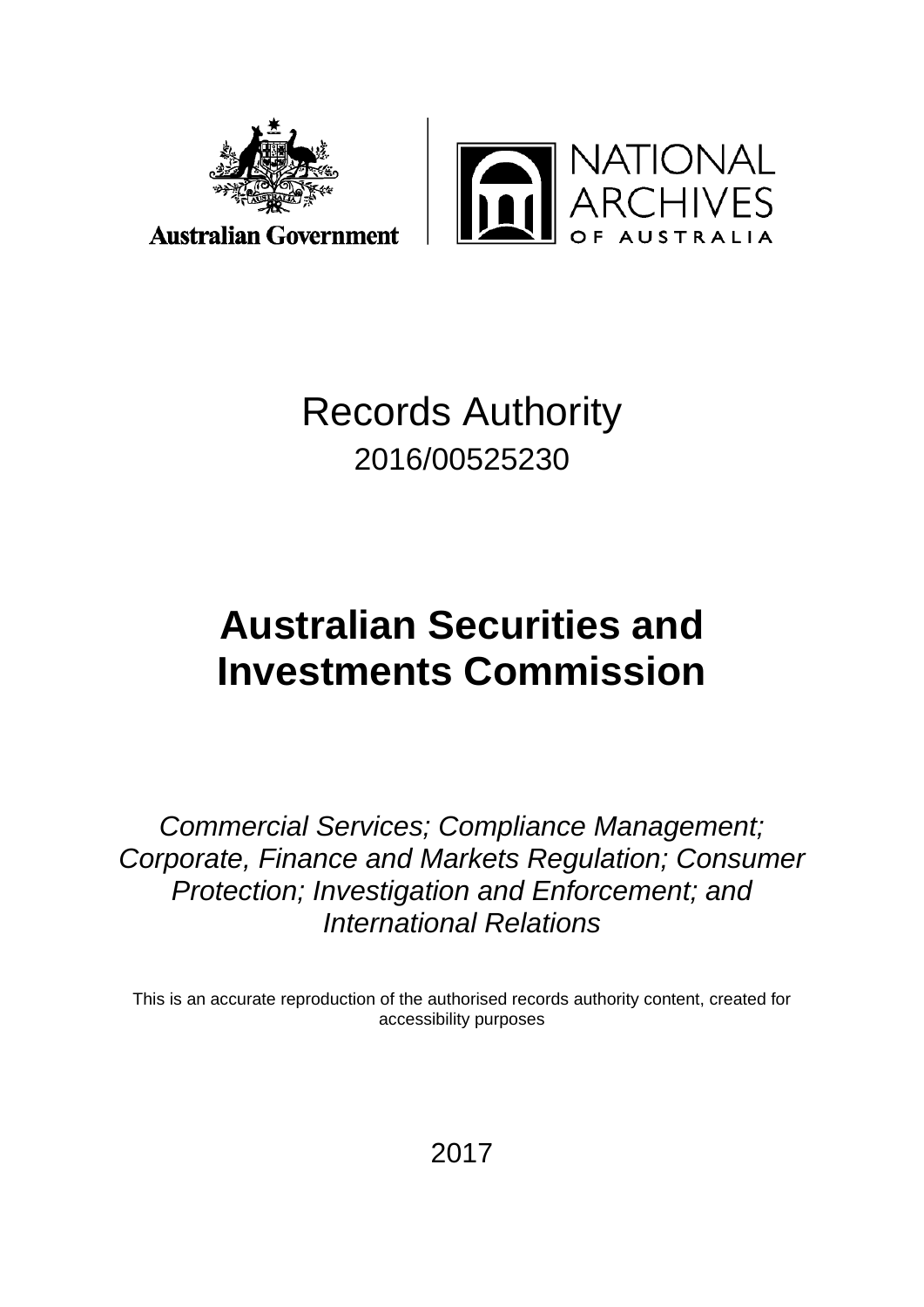

© Commonwealth of Australia (National Archives of Australia) 2017

#### **Copyright**

This product, excluding the National Archives of Australia logo, Commonwealth Coat of Arms or registered trademark, has been licensed under a Creative Commons Attribution-Non-Commercial (CC-BY-NC) Version 4.0 International Licence. You may share, copy, redistribute, remix, transform and build upon this work for non-commercial purposes only. However, you must attribute the National Archives of Australia as the copyright holder of the original work, include the attribution as set out below and indicate if changes were made. The full terms and conditions of this licence are available at [www.creativecommons.org.](http://www.creativecommons.org/)

#### **Attribution**

This records authority is licenced by the Commonwealth of Australia (National Archives of Australia) under a Creative Commons Attribution-Non-Commercial (CC-BY-NC) Version 4.0 International Licence. The original version can be found [on our website.](http://www.naa.gov.au/)

#### **Accessibility**

This is an accurate reproduction of the authorised records authority content, created for accessibility purposes.

#### **Contact Us**

Enquiries relating to copyright or accessibility should be emailed to [recordkeeping@naa.gov.au.](mailto:recordkeeping@naa.gov.au)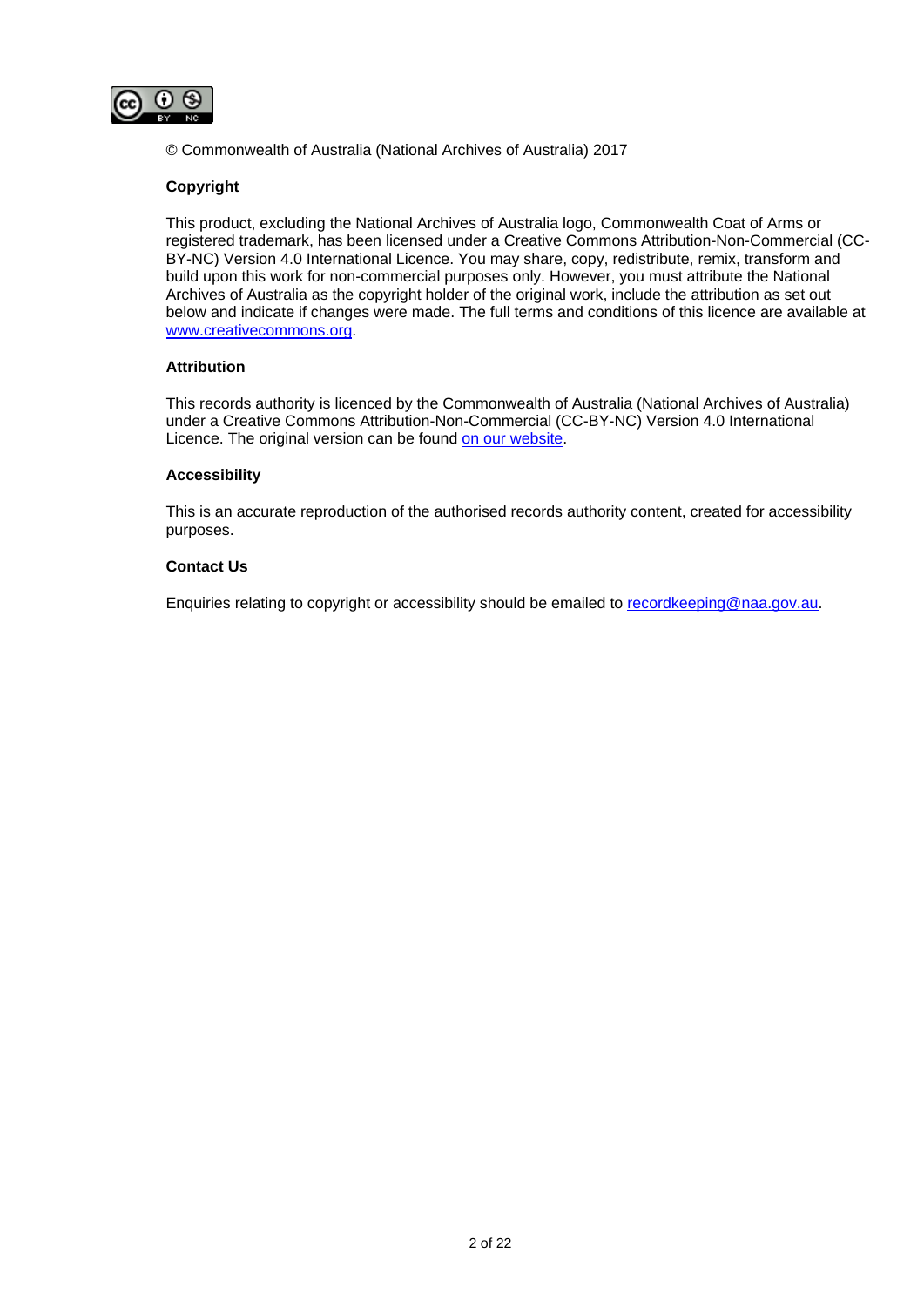# **CONTENTS**

| $\overline{\phantom{a}}$ 4 |
|----------------------------|
|                            |
|                            |
|                            |
|                            |
|                            |
|                            |
|                            |
|                            |
|                            |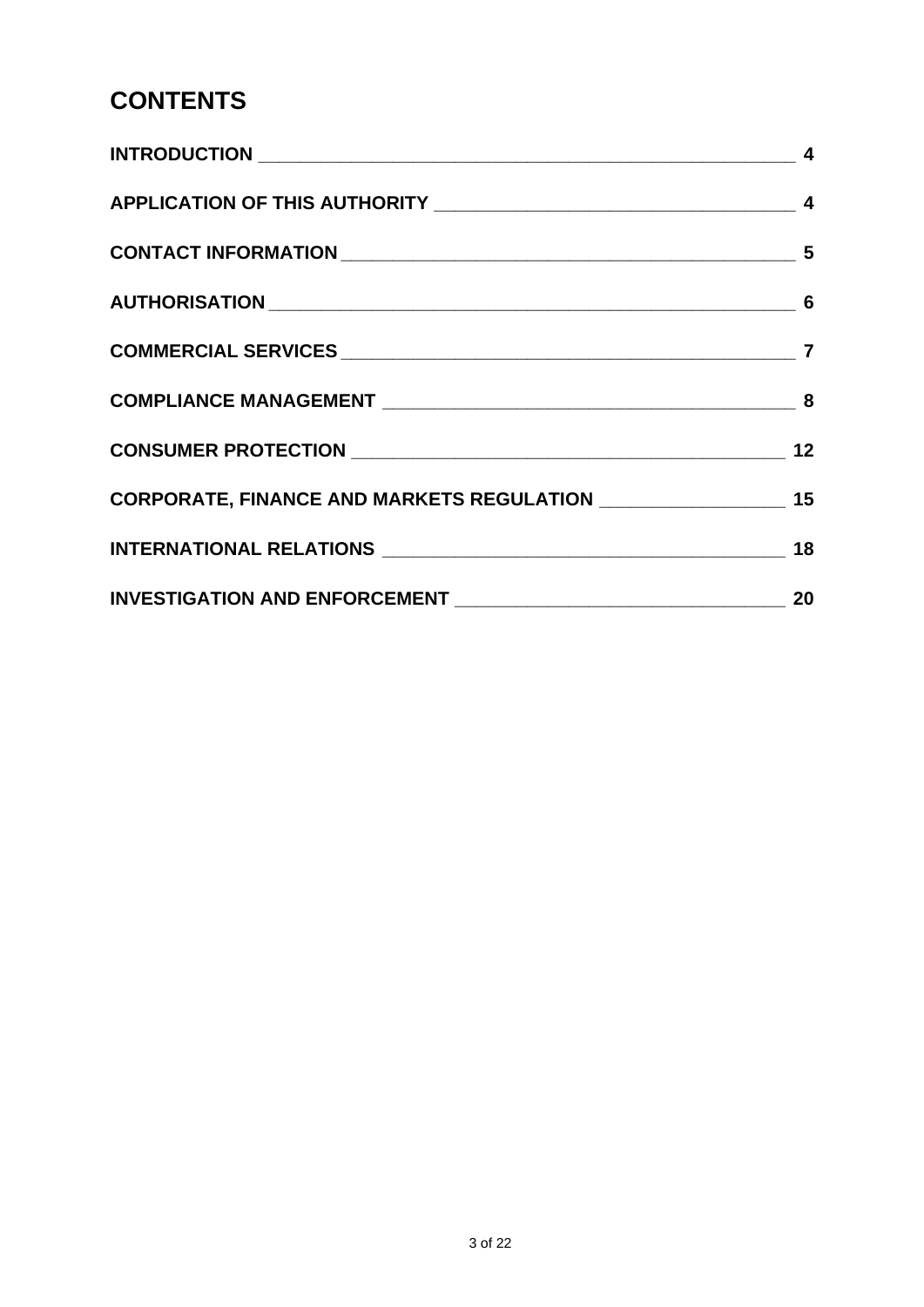# <span id="page-3-0"></span>**INTRODUCTION**

The Australian Securities and Investments Commission (ASIC) and the National Archives of Australia have developed this records authority to set out the requirements for keeping or destroying records for the core business areas of Corporate, Finance and Markets Regulation, Investigation and Enforcement, International Relations, Compliance Management, Commercial Services, Consumer Protection. It represents a significant commitment on behalf of ASIC to understand, create and manage the records of its activities.

This authority is based on the identification and analysis of the business of ASIC. It takes into account the agency's legal and organisational information management requirements, and the interests of stakeholders, the agency and the National Archives.

The authority sets out those records that need to be retained as national archives and specifies the minimum length of time that temporary records need to be kept. This authority gives ASIC permission under the *Archives Act 1983*, for the destruction of the temporary records described after the minimum retention period has expired. Retention periods for these temporary records are based on: an assessment of business needs; broader organisational accountability requirements; and community expectations, and are approved by the National Archives of Australia on the basis of information provided by the agency.

As changes in circumstances may affect future information management requirements, the periodic review of this authority is recommended. All amendments must be approved by the National Archives.

# <span id="page-3-1"></span>**APPLICATION OF THIS AUTHORITY**

- 1. This authority supersedes records authority (RA) 2007/00211258. The superseded records authority cannot be used by ASIC to sentence records after the date of issue of this authority.
- 2. This authority is to be used to determine how long records must be kept. Records are matched to the relevant core business and records class in the authority.
	- Where the minimum retention period has expired and the records are not needed for agency business they should be destroyed as authorised in this authority;
	- Records that have not reached the minimum retention period must be kept until they do; and
	- Records that are identified as 'retain as national archives' are to be transferred to the National Archives of Australia for preservation.
- 3. This authority should be used in conjunction with general records authorities such as:
	- The Administrative Functions Disposal Authority (AFDA) and/or AFDA Express issued by the National Archives to cover business processes and records common to Australian Government agencies; and
	- General Records Authority (31) Destruction of source or original records after digitisation, conversion or migration (2015)
- 4. The normal administrative practice (NAP) provision of the *Archives Act 1983* gives agencies permission to destroy certain records without formal authorisation. This usually occurs where records are duplicated, facilitative or for short-term use only. NAP does not replace arrangements agreed to in this authority but can be used as a tool to assist in identifying records for destruction together with an agency's records authority or authorities, and with AFDA and AFDA Express. The National Archives recommends that agencies develop and implement a NAP policy. Advice and guidance on destroying records as a normal administrative practice and on how to develop a NAP policy is available from the National Archives' website at [www.naa.gov.au](http://www.naa.gov.au/)
- 5. Records that are reasonably likely to be needed as evidence in a current or future judicial proceeding or are subject to a request for access under the *Archives Act 1983*, the *Freedom of Information Act 1982* or any other relevant act must not be destroyed until the action has been completed.
- 6. Records subject to a disposal freeze must not be destroyed until the freeze has been lifted. Further information about disposal freezes and whether they affect the application of this authority is available from the National Archives website at [www.naa.gov.au](http://www.naa.gov.au/)
- 7. Where the method of recording information changes (for example from a manual system to an electronic system, or when information is migrated from one system to a new system) this authority can still be applied, providing the records document the same core business. The information must be accessible for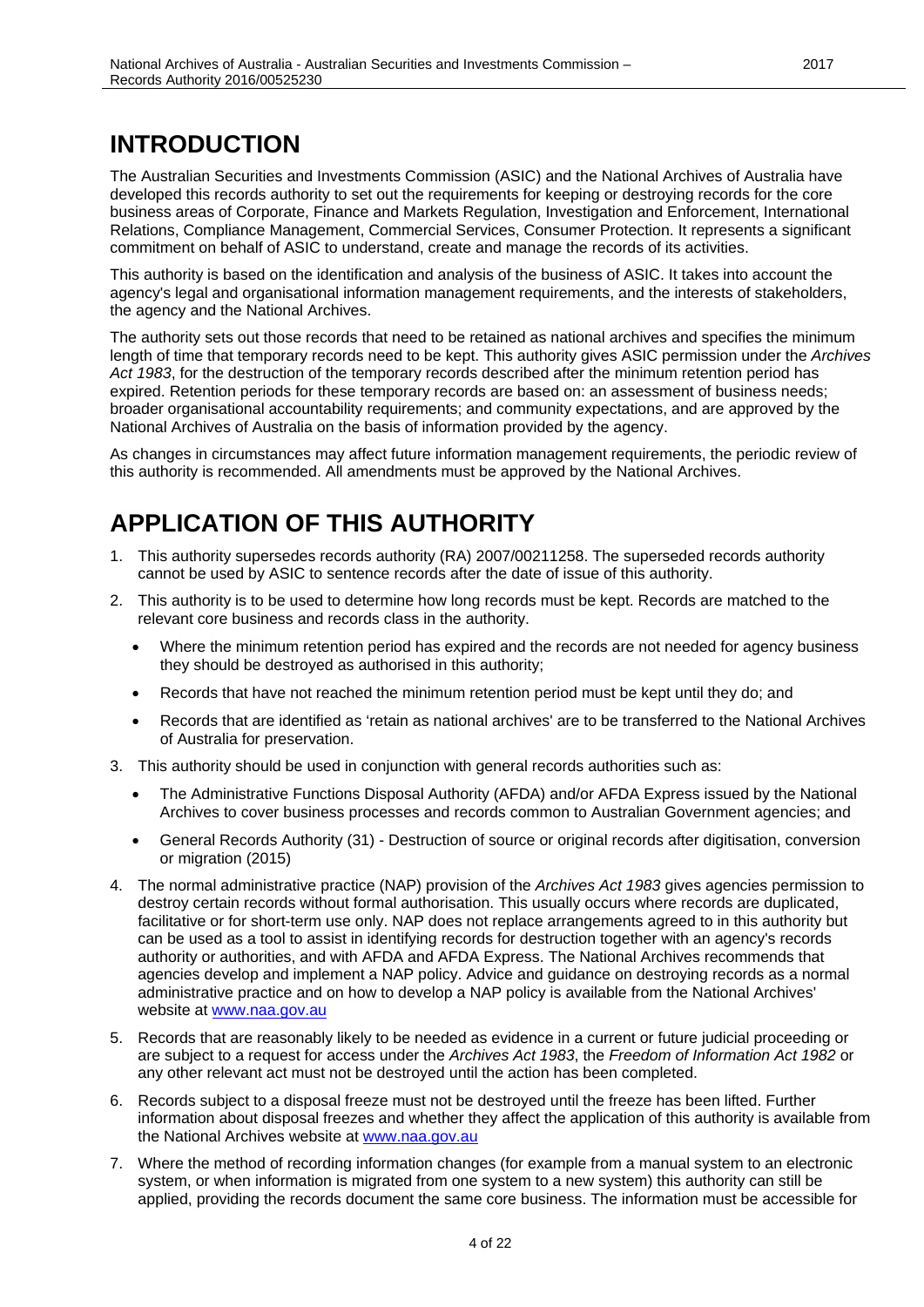the period of time prescribed in this authority. The ASIC will need to maintain continuing access to the information, including digital information, for the periods prescribed in this records authority or until the information is transferred into the custody of the National Archives.

- 8. In general, retention requirements indicate a minimum period for retention. The ASIC may extend minimum retention periods if it considers that there is an administrative need to do so, without further reference to the National Archives. Where the ASIC believes that its accountability will be substantially compromised because a retention period or periods are not adequate, it should contact the National Archives for review of the retention period.
- 9. Records coming within 'retain as national archives' classes in this authority have been determined to be part of the archival resources of the Commonwealth under section 3C of the *Archives Act 1983*. The determination of Commonwealth records as archival resources of the Commonwealth obliges agencies to transfer the records to the National Archives when they cease to be current and, in any event, within 15 years of the records coming into existence, under section 27 of the *Archives Act 1983*.
- 10. Records in the care of agencies should be appropriately stored, managed and preserved. Agencies need to meet this obligation to ensure that the records remain authentic and accessible over time. Under Section 31 of the *Archives Act 1983*, access arrangements are required for records that become available for public access including those records that remain in agency custody.
- 11. Appropriate arrangements should be made with the National Archives when records are to be transferred into custody. The National Archives accepts for transfer only those records designated as national archives. Records created digitally after 1 January 2016 can be transferred in digital formats only.
- 12. Advice on how to use this authority is available from the ASIC information manager. If there are problems with the application of the authority that cannot be resolved, please contact the National Archives.

# <span id="page-4-0"></span>**CONTACT INFORMATION**

For assistance with this authority or for advice on other information management matters, please contact National Archives' Agency Service Centre.

Queen Victoria Terrace Parkes ACT 2600 PO Box 7425 **Email:** [recordkeeping@naa.gov.au](mailto:recordkeeping@naa.gov.au) Canberra Business Centre ACT 2610 Website: [www.naa.gov.au](http://www.naa.gov.au/)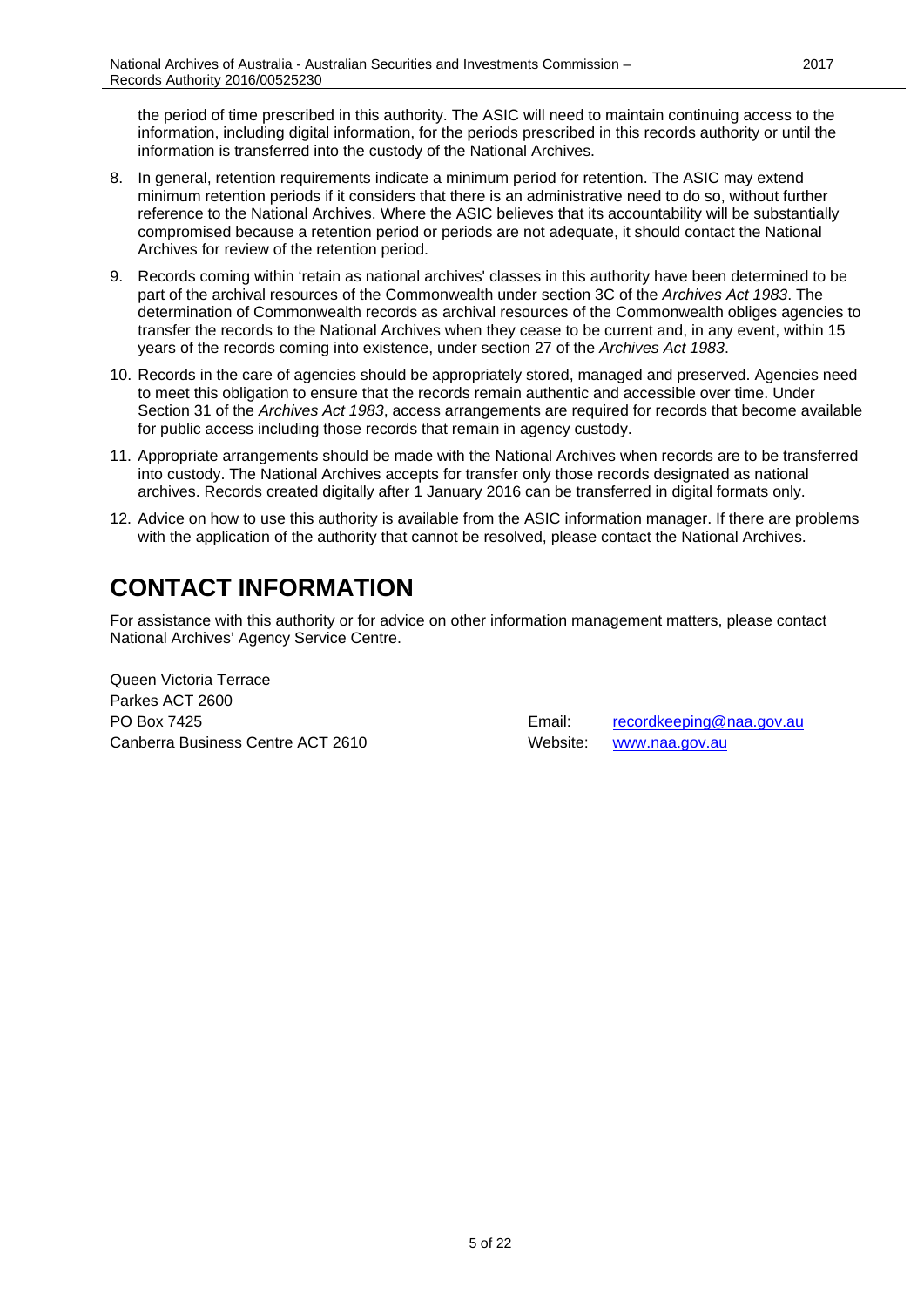# <span id="page-5-0"></span>**AUTHORISATION**

#### **RECORDS AUTHORITY 2016/00525230**

| Greg Medcraft<br>Chairman<br>Australian Securities and Investments Commission<br>Level 6, 100 Market St<br>Sydney NSW 2000 |
|----------------------------------------------------------------------------------------------------------------------------|
|                                                                                                                            |

| <b>Purpose:</b>     | Authorises arrangements for the disposal of records in accordance with<br>Section 24(2)(b) of the Archives Act 1983                                                                                                    |
|---------------------|------------------------------------------------------------------------------------------------------------------------------------------------------------------------------------------------------------------------|
|                     | Determines records classed as 'Retain as national archives' in this<br>records authority to be part of the archival resources of the<br>Commonwealth under section 3C of the Archives Act 1983.                        |
|                     |                                                                                                                                                                                                                        |
| <b>Application:</b> | All core business records relating to Commercial Services, Compliance<br>Management, Consumer Protection, Corporate, Finance and Markets<br>Regulation, International Relations, and Investigation and<br>Enforcement. |
|                     |                                                                                                                                                                                                                        |

This authority gives permission for the destruction, retention or transfer to the National Archives of Australia of the records described. This authority will apply only with the consent of the agency currently responsible for the business documented in the records described.

Authorising Officer **Contract Contract Contract Contract Contract Contract Contract Contract Contract Contract Contract Contract Contract Contract Contract Contract Contract Contract Contract Contract Contract Contract Con** Dr Jo Hanisch Acting Assistant Director-General National Archives of Australia 4 January 2017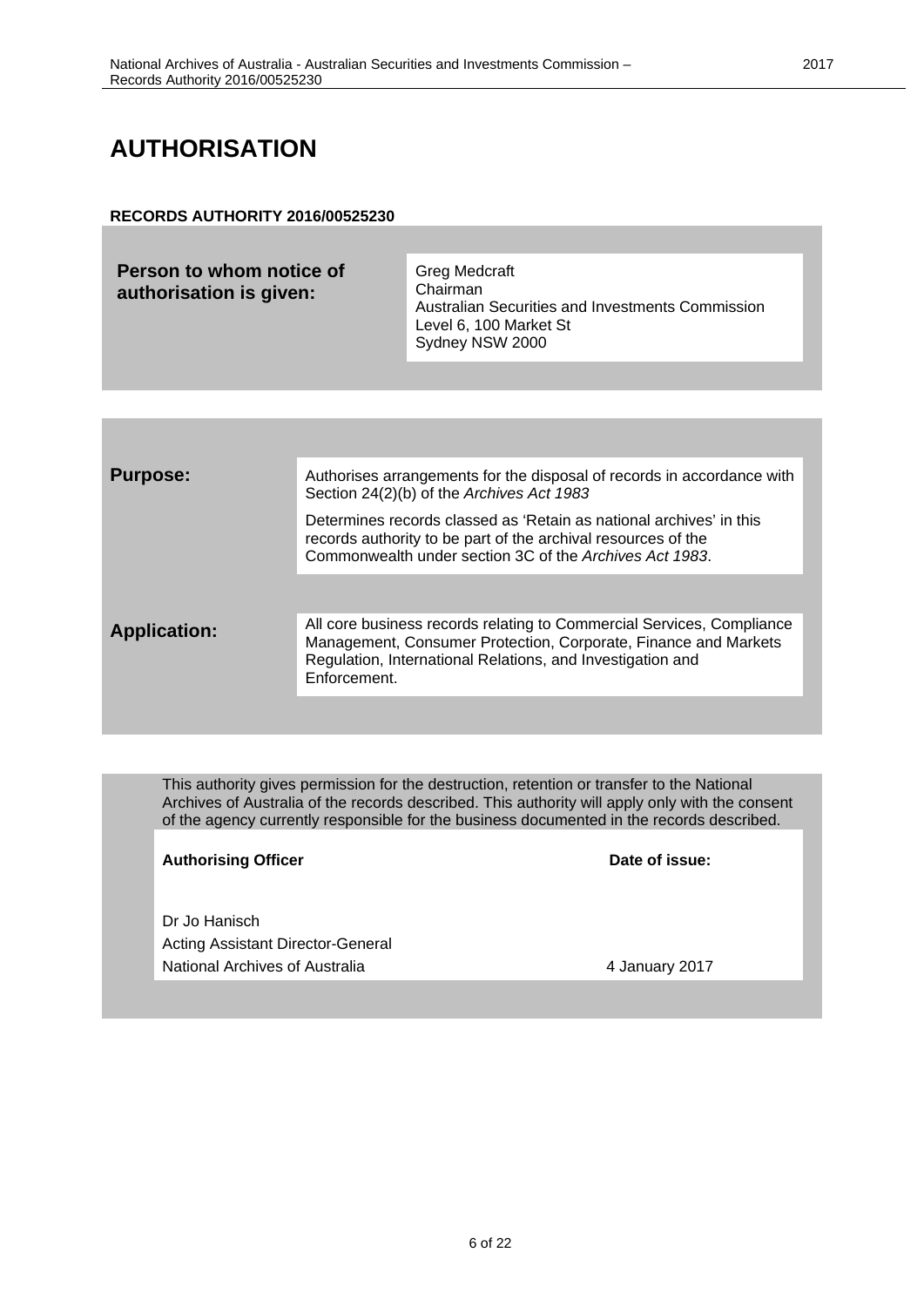# <span id="page-6-0"></span>**COMMERCIAL SERVICES**

The core business of providing services to the public, agencies, organisations and other business areas on a fee for service basis, including scanning services, document management services in litigation and public inquiries, sale of publications and paid database searches.

The core activities include:

- bidding, tendering or providing quotes for services;
- negotiating, establishing and reviewing agreements for commercial service operations;
- monitoring and managing services in accordance with client agreements or arrangements;
- developing new products or services;
- reporting on operations and services;
- reviewing commercial service operations.

The performance of the core business is supported by general activities such as:

- delegating authority;
- receiving and responding to enquiries;
- developing, implementing and reviewing internal operating policies and procedures.

*For the Commission's annual conference, use COMPLIANCE MANAGEMENT.*

*For receiving and response to complaints about the agency, such as complaints in relation to the abuse of ASIC powers or public interest disclosures, use COMPLIANCE MANAGEMENT.*

#### *Cross references to AFDA Express*

*For media releases, use COMMUNITY RELATIONS.*

*For management planning and Commission performance monitoring and reporting, use STRATEGIC MANAGEMENT.*

| <b>Class no</b> | <b>Description of records</b>                                                                                                                                                                                                     | <b>Disposal action</b>                        |
|-----------------|-----------------------------------------------------------------------------------------------------------------------------------------------------------------------------------------------------------------------------------|-----------------------------------------------|
| 62182           | Records documenting:<br>routine enquiries;<br>internal operating procedures;<br>unsuccessful bids, tenders or quotes for services.                                                                                                | Destroy 1 year after<br>action completed      |
| 62183           | Records documenting:<br>development and review of internal operating policies, including<br>major drafts, stakeholder comments and final versions;<br>final versions of routine, informal, periodic, or statistical reports.<br>٠ | Destroy 5 years after<br>action completed     |
| 62184           | Records documenting:<br>routine operational administrative tasks supporting the core<br>business; and<br>commercial services activities, other than those covered in classes<br>62182 & 62183.                                    | Destroy 10 years<br>after action<br>completed |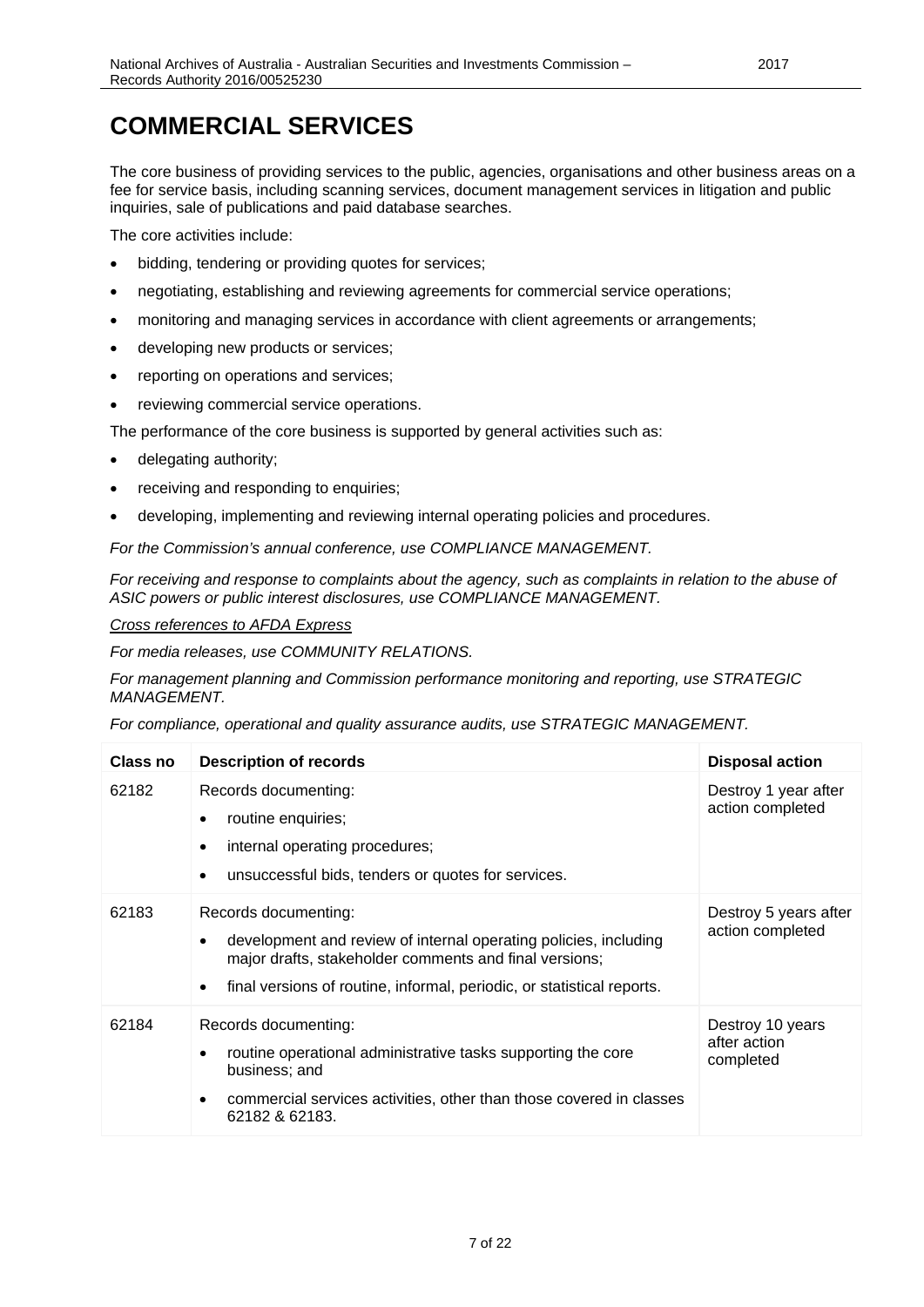### <span id="page-7-0"></span>**COMPLIANCE MANAGEMENT**

The core business of monitoring and supervising regulated markets and corporate and finance sectors to ensure compliance with legislation, regulations, rules, guidelines and standards administered by the agency.

The core activities include:

- monitoring industry participants, including receiving and processing returns, statements, reports, notices or other documentation required as part of compliance reporting requirements;
- carrying out surveillance activities;
- receiving and assessing notifications and reports of breaches and misconduct;
- referring matters to internal business units or external bodies;
- developing and reviewing industry policies, rules and guides;
- design and development of standard messaging protocols;
- liaising with regulators, regulated individuals and entities and other stakeholders;
- conducting reviews of industry practices, products or services;
- receiving or preparing and providing advice, briefings and reports;
- negotiating, establishing and reviewing agreements;
- establishing, managing and participating in committees, meeting and working groups;
- preparing and reviewing plans and strategies; and
- conducting research.

The performance of the core business is supported by general activities such as:

- delegating authority;
- developing, implementing and reviewing internal operating policies and procedures;
- project administration;
- receiving and handling enquiries;
- receiving and responding to complaints made about the agency, including public interest disclosures;
- preparing and delivering speeches;
- managing conferences; and
- making routine arrangements for committees, meetings, conferences and other activities.

*For managing relationships with overseas organisations and regulatory bodies, including the establishment and management of international co-operative agreements, use INTERNATIONAL RELATIONS.*

#### *Cross references to General Records Authorities*

*For the provision and administration of grant funding, such as the funding provided by the Commission from the Assetless Administration Fund, use GRANT MANAGEMENT.*

#### *Cross references to AFDA Express*

*For media releases, use COMMUNITY RELATIONS.*

*For arranging visits, use COMMUNITY RELATIONS or GOVERNMENT RELATIONS.*

*For input and submissions to government policy matters and/or law reform use GOVERNMENT RELATIONS.*

*For participation in formal commissions and inquiries, such as Ombudsman's inquiries, use GOVERNMENT RELATIONS*

*For complaints and investigations about staff misconduct or breaches, use PERSONNEL.*

*For the acquisition of goods and services including contracting-out and tendering processes, use PROCUREMENT.*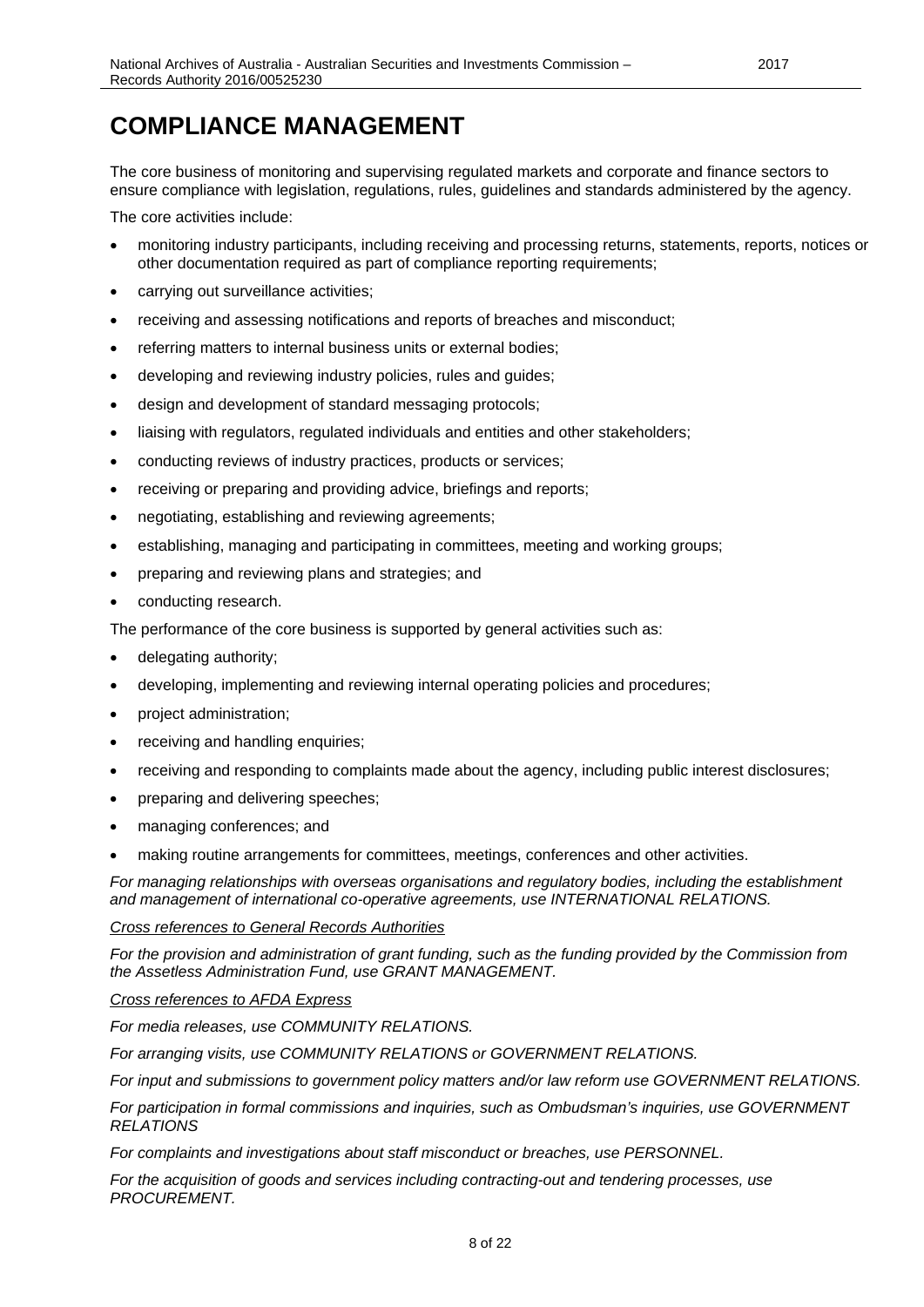### **COMPLIANCE MANAGEMENT**

*For management planning and Commission performance monitoring and reporting, use STRATEGIC MANAGEMENT.*

*For compliance, operational and quality assurance audits, use STRATEGIC MANAGEMENT.*

*For the development and management of monitoring and surveillance systems hardware and software, and system helpdesk services, use TECHNOLOGY & TELECOMMUNICATIONS.*

| <b>Class no</b> | <b>Description of records</b>                                                                                                                                                                                                                                                                                                                                                                         | <b>Disposal action</b> |
|-----------------|-------------------------------------------------------------------------------------------------------------------------------------------------------------------------------------------------------------------------------------------------------------------------------------------------------------------------------------------------------------------------------------------------------|------------------------|
| 62199           | Records documenting:                                                                                                                                                                                                                                                                                                                                                                                  | Retain as national     |
|                 | high-level advice, briefings or reports to or from the Minister,<br>Commissioners, heads of government agencies, and other key<br>stakeholders, which provide a detailed summary of compliance<br>activities, decisions and outcomes, or which relate to significant<br>matters which have far reaching implications for Australia's<br>markets, or the corporate or finance sectors broadly;         | archives               |
|                 | final versions of high-level agreements or similar arrangements<br>٠<br>with domestic bodies which establish significant financial<br>assistance or cooperative arrangements, such as bilateral<br>agreements, memorandum of understanding, and national<br>partnership agreements;                                                                                                                   |                        |
|                 | high-level internal or external committees, meetings and<br>$\bullet$<br>working groups set up to discuss and/or determine policy or<br>significant compliance matters where the Commission provides<br>the chair, secretariat, or is the Commonwealth's main<br>representative;                                                                                                                      |                        |
|                 | compliance monitoring and surveillance activities that are<br>٠<br>considered highly controversial, subject to intense media,<br>government or public scrutiny, or result in substantial changes<br>to industry practices or Commission policies or procedures.<br>Includes monitoring and surveillance plans and reports,<br>photographs, site visits and observation notes and progress<br>reports; |                        |
|                 | high-level plans and strategies developed or commissioned by<br>٠<br>the Commission which are subject to government-level, public<br>or media scrutiny, or which have significant implications for<br>financial markets and/or corporate and finance sectors.<br>Includes final versions, major drafts distributed for stakeholder<br>comment, consultation reports, and supporting research;         |                        |
|                 | development and review of high-level internal policies,<br>٠<br>including major drafts, stakeholder comments and final<br>versions;                                                                                                                                                                                                                                                                   |                        |
|                 | development and review of industry policies, rules and guides<br>produced by the Commission. Includes final versions,<br>proposals, major drafts distributed for stakeholder comment,<br>consultation reports, supporting research, drafting instructions,<br>legal advice, and regulatory impact statements;                                                                                         |                        |
|                 | design and development of standard messaging protocols for<br>٠<br>data and information exchange. Includes final standards,<br>specifications and associated guides, major drafts distributed<br>for stakeholder comment, consultation reports, and supporting<br>research;                                                                                                                           |                        |
|                 | research reports produced or commissioned by the                                                                                                                                                                                                                                                                                                                                                      |                        |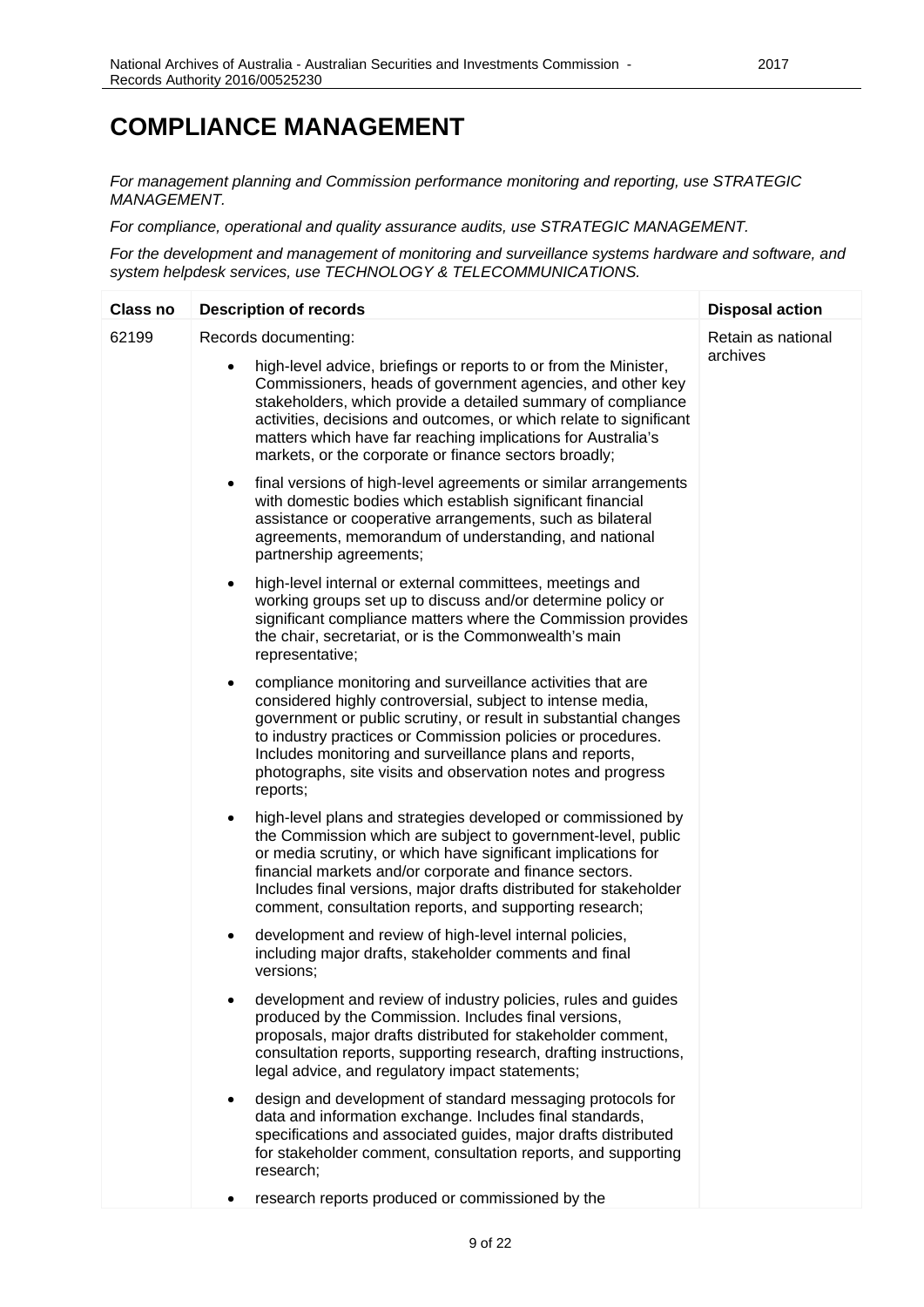### **COMPLIANCE MANAGEMENT**

| <b>Class no</b> | <b>Description of records</b>                                                                                                                                                                                                                                                                                                                                                                                                                                                                                                                                                                                                                                                                                                                                | <b>Disposal action</b>                    |
|-----------------|--------------------------------------------------------------------------------------------------------------------------------------------------------------------------------------------------------------------------------------------------------------------------------------------------------------------------------------------------------------------------------------------------------------------------------------------------------------------------------------------------------------------------------------------------------------------------------------------------------------------------------------------------------------------------------------------------------------------------------------------------------------|-------------------------------------------|
|                 | Commission which are targeted to informing policy, which lead<br>to substantial changes to industry practices or operations, or<br>offer significant insight into compliance management issues.<br>Includes terms of reference, discussion papers, issues papers<br>and working papers released for public comment, submissions<br>and results of stakeholder consultations, and final versions of<br>research and associated statistical reports;                                                                                                                                                                                                                                                                                                           |                                           |
|                 | final reports and associated recommendations from reviews of<br>$\bullet$<br>industry standards, practices, products or services;                                                                                                                                                                                                                                                                                                                                                                                                                                                                                                                                                                                                                            |                                           |
|                 | primary data collected, or analytical series developed and<br>$\bullet$<br>publicly released by the Commission, such as insolvency and<br>equity market data. Includes information about data fields (e.g.<br>data dictionaries);                                                                                                                                                                                                                                                                                                                                                                                                                                                                                                                            |                                           |
|                 | market trading data used to monitor trading activity across<br>$\bullet$<br>Australian financial markets;                                                                                                                                                                                                                                                                                                                                                                                                                                                                                                                                                                                                                                                    |                                           |
|                 | final versions of proceedings and reports of public conferences<br>$\bullet$<br>hosted by the Commission;                                                                                                                                                                                                                                                                                                                                                                                                                                                                                                                                                                                                                                                    |                                           |
|                 | final versions of speeches made by the Minister, Chairman,<br>$\bullet$<br>Deputy Chair, Commissioner, or other senior agency officers,<br>at major public events, conferences, workshops or forums<br>which promote, discuss or announce significant policies,<br>reforms, programs, activities or issues;                                                                                                                                                                                                                                                                                                                                                                                                                                                  |                                           |
|                 | complaints and disclosures of wrongdoing made about the<br>agency such as complaints and disclosures regarding abuse of<br>powers or other matters relating to professional standards and<br>conduct, where the matter is highly controversial, subject to<br>intense media, government or public scrutiny, or results in<br>substantial changes to agency legislation, policies or<br>procedures. Includes the receipt of complaints and disclosures,<br>risk assessments, investigation allocation decisions, records<br>relating to the conduct of internal investigations or participation<br>in external investigations such as those carried out by the<br>Ombudsman, investigation reports, and notifications and/or<br>referrals to external bodies. |                                           |
| 62200           | Records documenting:                                                                                                                                                                                                                                                                                                                                                                                                                                                                                                                                                                                                                                                                                                                                         | Destroy 5 years after<br>action completed |
|                 | requests for extensions of time to lodge documents which are part<br>$\bullet$<br>of regulatory reporting requirements;                                                                                                                                                                                                                                                                                                                                                                                                                                                                                                                                                                                                                                      |                                           |
|                 | internal or external meetings and liaison with agencies and<br>٠<br>individuals (other than regulators) for routine exchange and sharing<br>of information;                                                                                                                                                                                                                                                                                                                                                                                                                                                                                                                                                                                                  |                                           |
|                 | internal operating procedures, including final versions, drafts<br>$\bullet$<br>released for comment and supporting research;                                                                                                                                                                                                                                                                                                                                                                                                                                                                                                                                                                                                                                |                                           |
|                 | final versions of routine, informal, periodic, or statistical reports.                                                                                                                                                                                                                                                                                                                                                                                                                                                                                                                                                                                                                                                                                       |                                           |
| 62201           | Records documenting:<br>routine enquiries that require a standard response and which do<br>٠<br>not lead to investigation or further action;                                                                                                                                                                                                                                                                                                                                                                                                                                                                                                                                                                                                                 | Destroy 1 year after<br>action completed  |
|                 | routine arrangements, such as arrangements for conferences,                                                                                                                                                                                                                                                                                                                                                                                                                                                                                                                                                                                                                                                                                                  |                                           |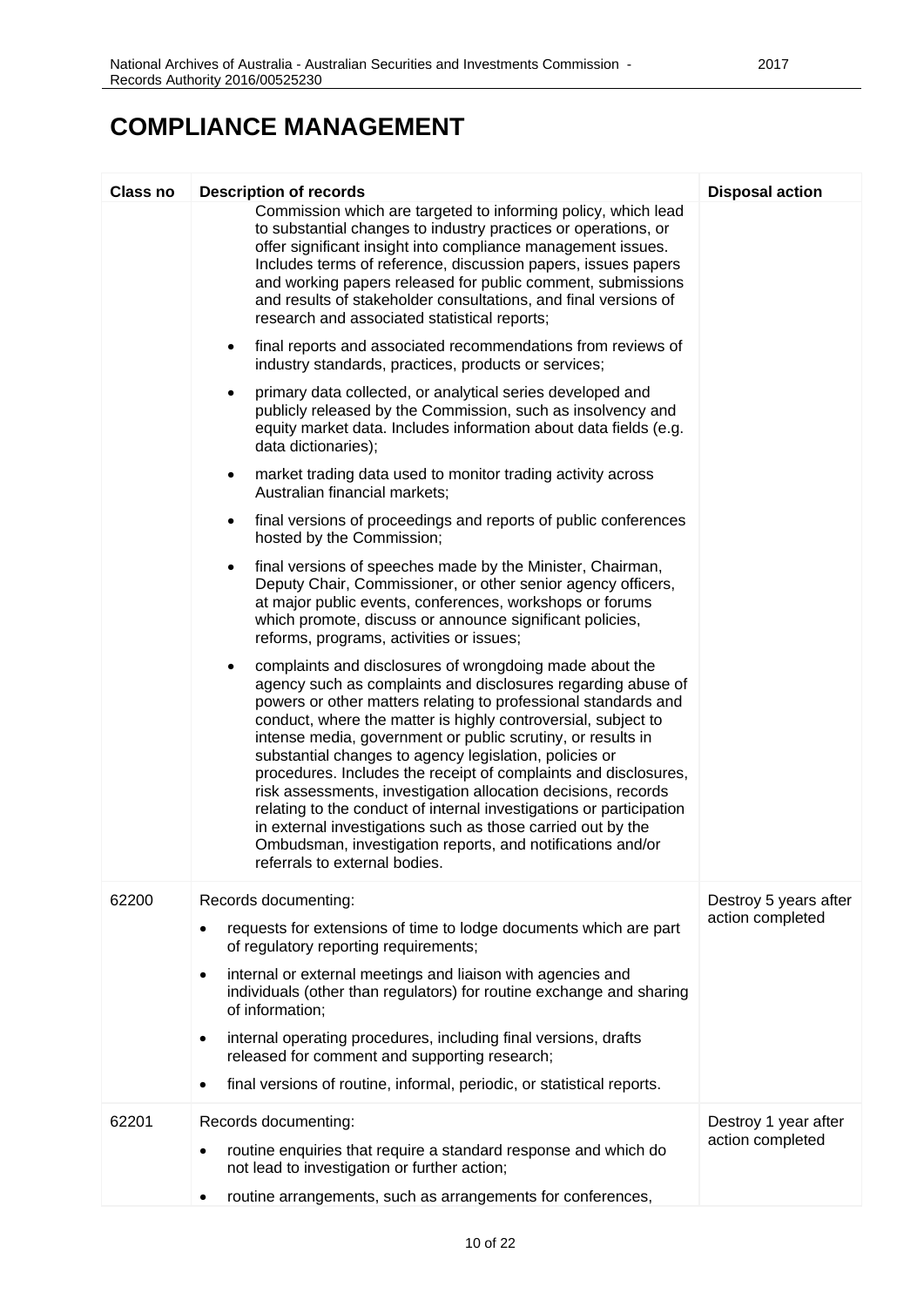| <b>Class no</b> | <b>Description of records</b><br>committees, meetings and working groups etc.                                      | <b>Disposal action</b>                        |
|-----------------|--------------------------------------------------------------------------------------------------------------------|-----------------------------------------------|
| 62202           | Records documenting:<br>routine operational administrative tasks supporting the core<br>$\bullet$<br>business; and | Destroy 10 years<br>after action<br>completed |
|                 | compliance management activities, other than those covered in<br>$\bullet$<br>classes 62199 to 62201.              |                                               |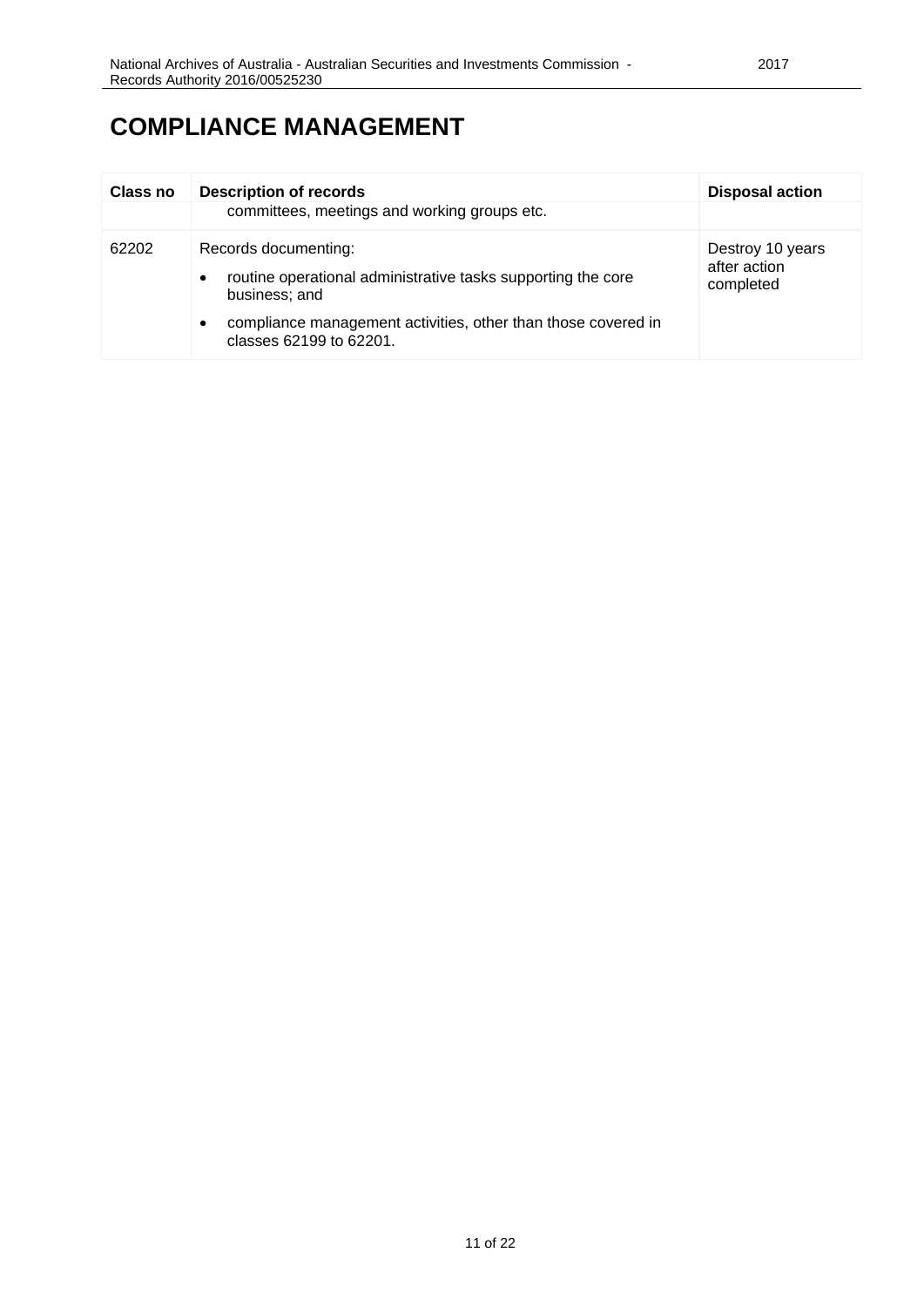## <span id="page-11-0"></span>**CONSUMER PROTECTION**

The core business of ensuring protection for consumers in the financial system through information, education and awareness and issue of public warnings on issues and scams. Also includes the handling of unclaimed monies.

The core activities include:

- receiving or preparing and providing advice, briefings and reports;
- liaising with agencies, organisations, industry groups and other stakeholders;
- negotiating, establishing and reviewing agreements;
- educating and promoting awareness of financial matters and issues, through the provision of information and the development of educational programs, materials and resources;
- preparing and dissemination of public notices or warnings to protect consumers, including registers or lists of scams or unlicensed companies;
- receiving unclaimed monies processing associated claim requests and managing unclaimed money registers;
- conducting research;
- preparing and reviewing plans and strategies.

The performance of the core business is supported by general activities such as:

- delegating authority;
- receiving and handling complaints and enquiries, including referring matters to internal business units or external bodies;
- planning, monitoring and evaluating customer services;
- developing, implementing and reviewing internal operating policies and procedures;
- project administration;
- preparing and delivering speeches;
- making routine arrangements for committees, meetings, hearings, conferences and other activities.

*For receiving and assessing notifications and reports of breaches and misconduct, use COMPLIANCE MANAGEMENT.*

*For the Commission's annual conference, use COMPLIANCE MANAGEMENT.*

*For monitoring industry compliance and/or reviewing industry practices or activities as a reactive or proactive approach to ensuring consumer protection, use COMPLIANCE MANAGEMENT.*

For receiving and responding to complaints about the agency, such as complaints in relation to the abuse of *ASIC powers or public interest disclosures, use COMPLIANCE MANAGEMENT.*

*For conducting investigations and enforcement actions against individuals or organisations in order to protect consumers, use INVESTIGATION & ENFORCEMENT.*

*For managing relationships with overseas organisations and regulatory bodies, including the establishment and management of international co-operative agreements, use INTERNATIONAL RELATIONS.*

*Cross references to General Records Authorities*

*For records of the advisory bodies such as the Consumer Advisory Panel, including reports from advisory bodies, use ADVISORY BODIES.*

*Cross references to AFDA Express*

*For media releases, use COMMUNITY RELATIONS.*

*For arranging visits, use COMMUNITY RELATIONS or GOVERNMENT RELATIONS.*

*For input and submissions to government policy matters and/or law reform use GOVERNMENT RELATIONS.*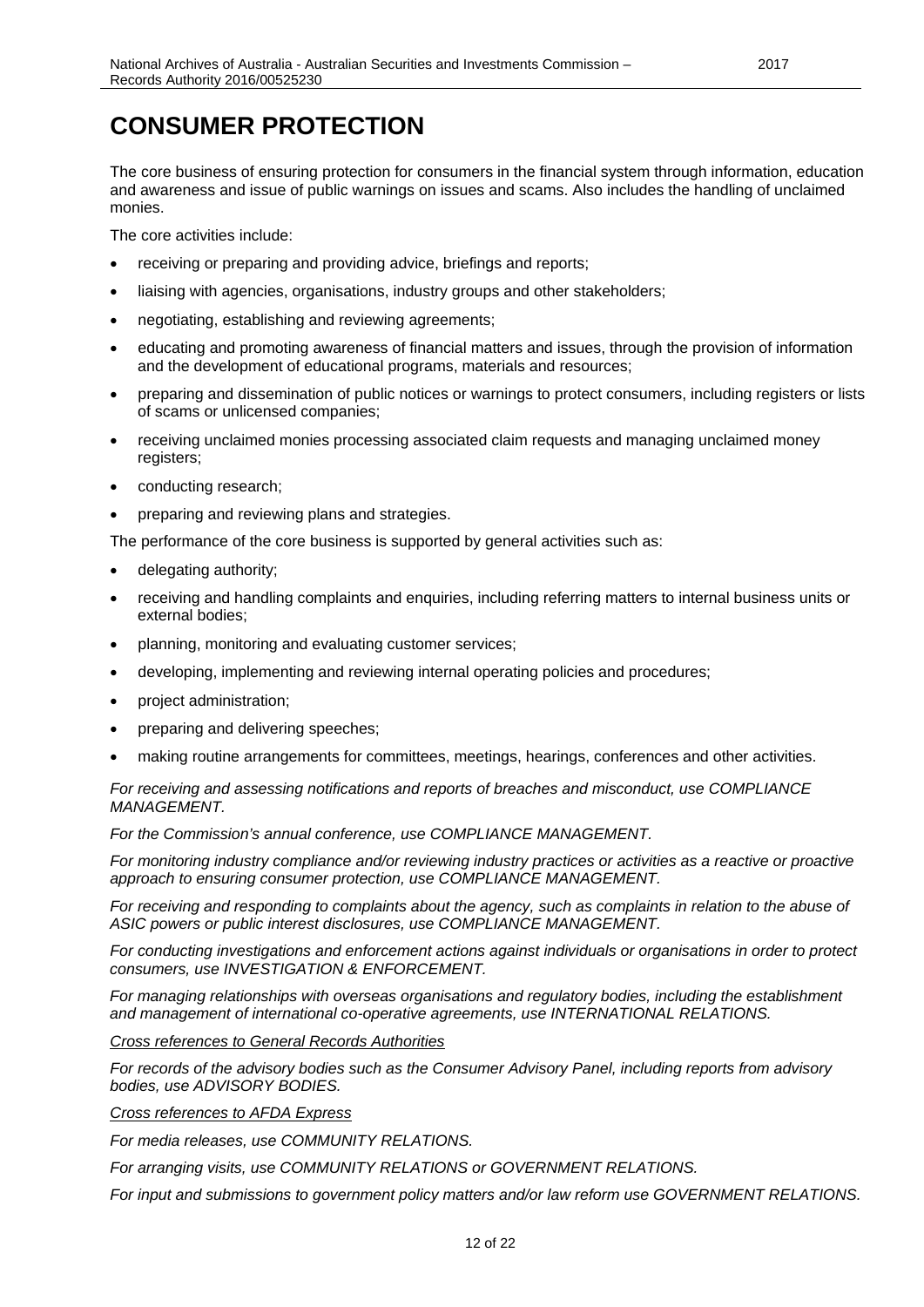### **CONSUMER PROTECTION**

*For participation in formal commissions and inquiries, such as Ombudsman's inquiries, use GOVERNMENT RELATIONS.*

*For complaints and investigations about staff misconduct or breaches, use PERSONNEL.*

*For the acquisition of goods and services including contracting-out and tendering processes, use PROCUREMENT.*

*For designing and distributing publications, and updating and maintaining information on the agency's website, use PUBLICATION.*

*For management planning and Commission performance monitoring and reporting, use STRATEGIC MANAGEMENT.*

| <b>Class no</b> | <b>Description of records</b>                                                                                                                                                                                                                                                                                                                                                                                                                                                                                                                                                                                                                                                                                                                                                                                                                                                                                                                                                                                                                                                                                                                                                                                                                                                                                                                                                                                                                                                                                                                                                                                                                                                                                                                                                                                                                                                                                                                          | <b>Disposal action</b>         |
|-----------------|--------------------------------------------------------------------------------------------------------------------------------------------------------------------------------------------------------------------------------------------------------------------------------------------------------------------------------------------------------------------------------------------------------------------------------------------------------------------------------------------------------------------------------------------------------------------------------------------------------------------------------------------------------------------------------------------------------------------------------------------------------------------------------------------------------------------------------------------------------------------------------------------------------------------------------------------------------------------------------------------------------------------------------------------------------------------------------------------------------------------------------------------------------------------------------------------------------------------------------------------------------------------------------------------------------------------------------------------------------------------------------------------------------------------------------------------------------------------------------------------------------------------------------------------------------------------------------------------------------------------------------------------------------------------------------------------------------------------------------------------------------------------------------------------------------------------------------------------------------------------------------------------------------------------------------------------------------|--------------------------------|
| 62203           | Records documenting:<br>high-level advice, briefings or reports to or from the Minister,<br>$\bullet$<br>Commissioners, heads of government agencies, and other key<br>stakeholders, which provide a detailed summary of Commission<br>activities, decisions and outcomes, or which relate to significant<br>matters which have far reaching implications for consumers or<br>consumer protection programs and activities;<br>final versions of high-level agreements and similar arrangements<br>$\bullet$<br>with domestic bodies which establish significant financial<br>assistance or cooperative arrangements, such as bilateral<br>agreements, memorandum of understanding, and national<br>partnership agreements;<br>development and review of high-level internal policies, including<br>$\bullet$<br>major drafts, stakeholder comments and final versions;<br>master set of public warning notices and alerts disseminated by the<br>$\bullet$<br>Commission, including those published in gazettes or circulars;<br>For registers or lists of scams or unlicensed companies use class<br>62206<br>research reports produced or commissioned by the Commission<br>$\bullet$<br>which lead to substantial changes to industry practices or<br>operations or offer significant insight into consumer protection<br>issues. Includes terms of reference, discussion papers, issues<br>papers and working papers released for public comment,<br>submissions and results of stakeholder consultations, and final<br>versions of research and associated statistical reports;<br>high-level plans and strategies which are subject to government-<br>$\bullet$<br>level, public or media scrutiny, or which are a first of a kind, or<br>which have significant implications for consumer protection,<br>including national strategies. Includes final versions, major drafts<br>distributed for stakeholder comment, consultation reports, and | Retain as national<br>archives |
|                 | supporting research;<br>final versions of speeches made by the Minister, Chairman, Deputy<br>$\bullet$<br>Chair, Commissioner, or other senior agency officers, at major<br>public events, conferences, workshops or forums which promote,<br>discuss or announce significant policies, reforms, programs,<br>activities or issues.                                                                                                                                                                                                                                                                                                                                                                                                                                                                                                                                                                                                                                                                                                                                                                                                                                                                                                                                                                                                                                                                                                                                                                                                                                                                                                                                                                                                                                                                                                                                                                                                                    |                                |
| 62204           | Records documenting:                                                                                                                                                                                                                                                                                                                                                                                                                                                                                                                                                                                                                                                                                                                                                                                                                                                                                                                                                                                                                                                                                                                                                                                                                                                                                                                                                                                                                                                                                                                                                                                                                                                                                                                                                                                                                                                                                                                                   | Destroy 5 years after          |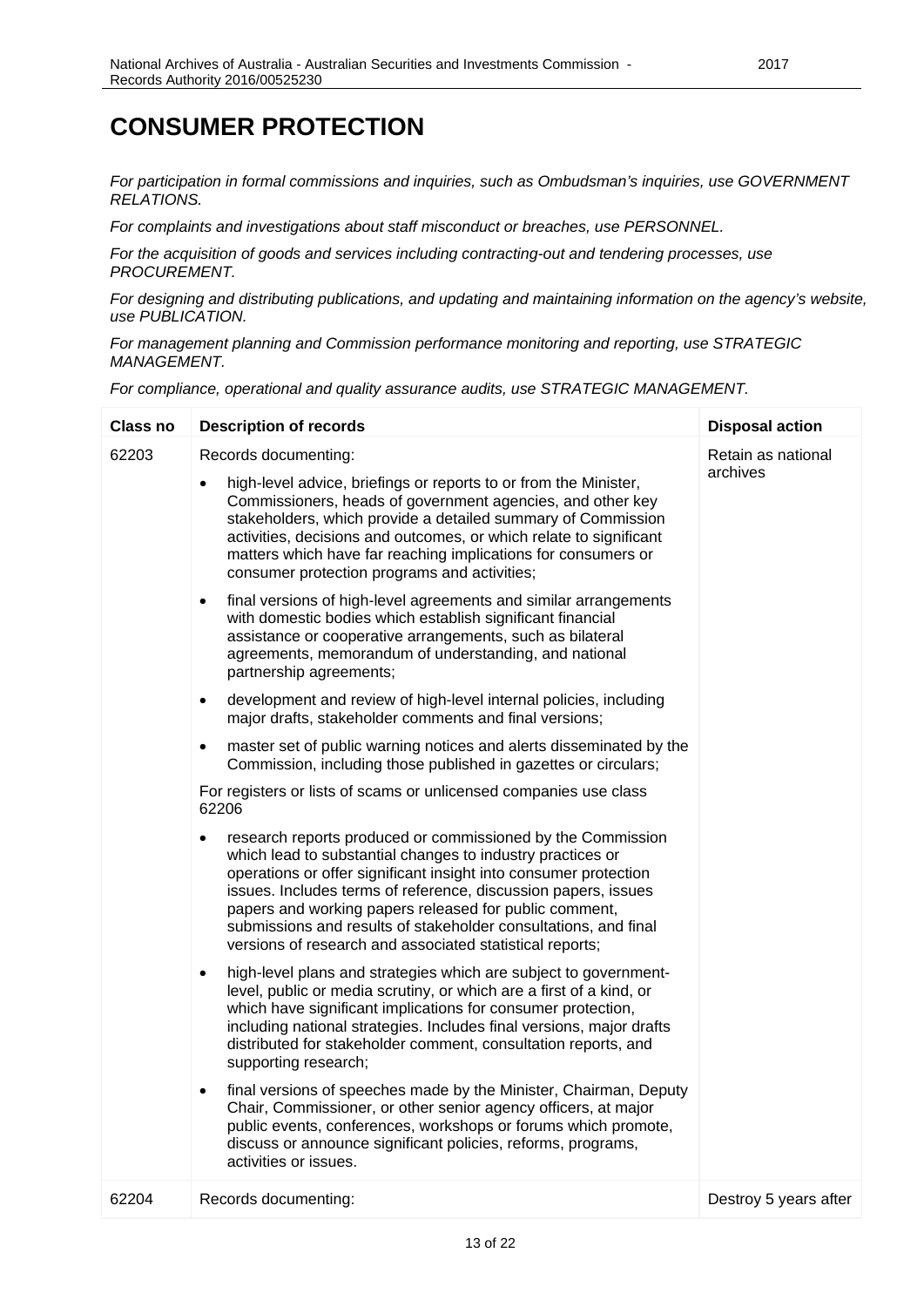### **CONSUMER PROTECTION**

| Class no | <b>Description of records</b>                                                                                                                                                                                                                           | <b>Disposal action</b>                        |
|----------|---------------------------------------------------------------------------------------------------------------------------------------------------------------------------------------------------------------------------------------------------------|-----------------------------------------------|
|          | internal or external meetings and liaison with agencies and<br>$\bullet$<br>individuals (other than regulators) for routine exchange and sharing<br>of information;                                                                                     | action completed                              |
|          | planning, monitoring and evaluation of customer services;                                                                                                                                                                                               |                                               |
|          | For consumer complaints and enquiries, use class 62206                                                                                                                                                                                                  |                                               |
|          | final versions of routine, informal, periodic, or statistical reports;                                                                                                                                                                                  |                                               |
| 62205    | Records documenting:<br>routine enquiries that require a standard response and which do<br>not lead to further action;<br>internal operating procedures, including final versions, drafts<br>$\bullet$<br>released for comment and supporting research; | Destroy 1 year after<br>action completed      |
| 62206    | Records documenting:<br>routine operational administrative tasks supporting the core<br>business; and<br>consumer protection activities, other than those covered in classes<br>62203, 62204 & 62205.                                                   | Destroy 10 years<br>after action<br>completed |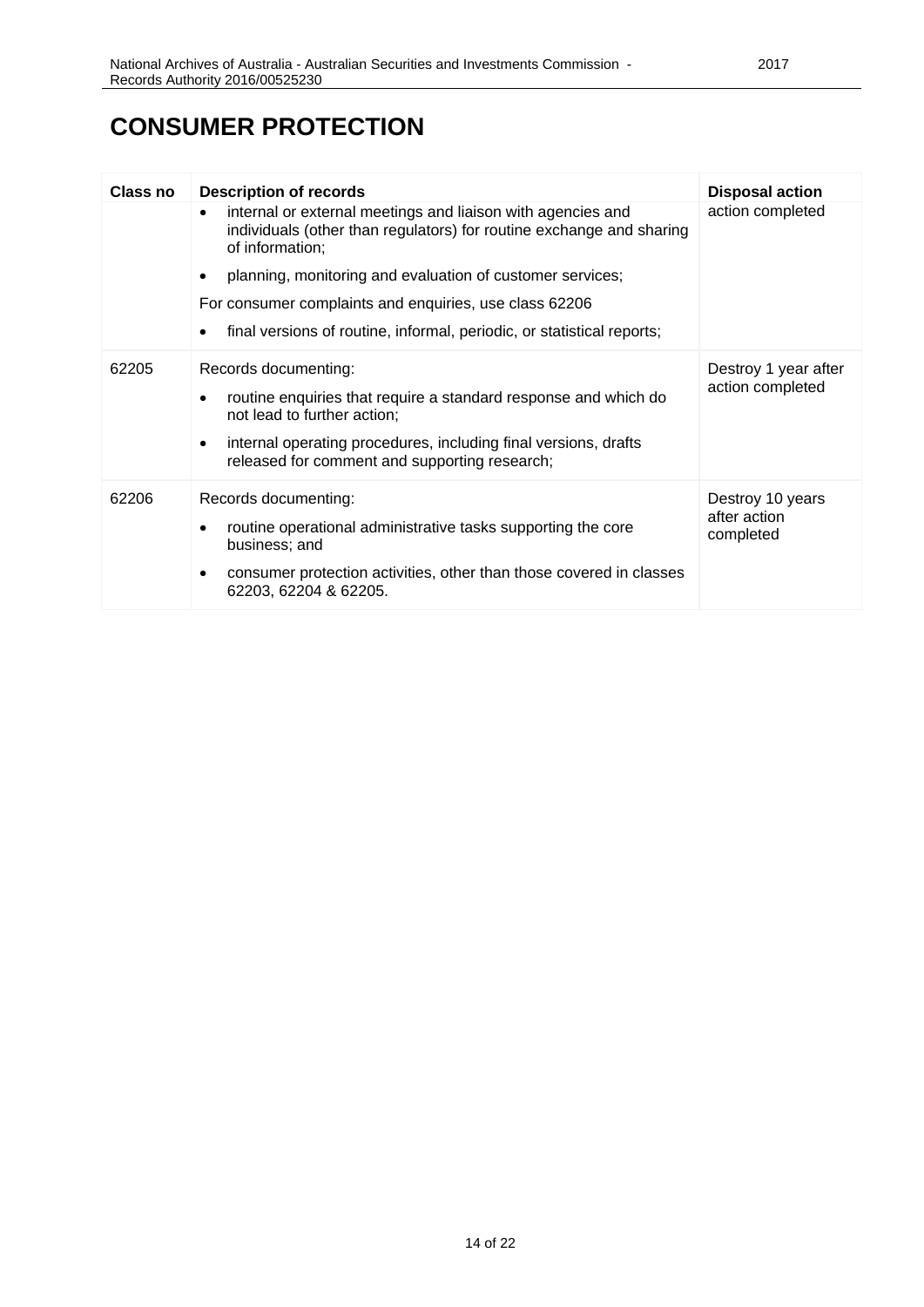# <span id="page-14-0"></span>**CORPORATE, FINANCE AND MARKETS REGULATION**

The core business of regulating entry to the corporate and finance sector, including financial markets, through the management of licences, registrations, approvals or other permissions to carry out activities and operations. Includes managing outstanding interests in company property as a result of company deregistration.

The core activities include:

- handling licences, registrations, accreditations, approvals or other permissions, exemptions or relief for activities;
- conducting administrative hearings, such as those for rejected permissions;
- receiving, processing and managing deregistered company property applications;
- developing and reviewing industry policies, rules and guides;
- receiving or preparing and providing advice, briefings and reports;
- negotiating, establishing and reviewing agreements;
- managing appeals;
- establishing, managing and participating in committees, meeting and working groups;
- liaising with regulators, regulated individuals and entities and other stakeholders;
- conducting research;
- establishing and maintaining registers.

The performance of the core business is supported by general activities such as:

- delegating authority;
- receiving and handling enquiries;
- developing, implementing and reviewing internal operating policies and procedures;
- project administration;
- preparing and delivering speeches; and
- making routine arrangements for committees, meetings, administrative hearings or other activities.

*For returns, statements, reports and notices lodged as part of compliance with regulatory reporting requirements, use COMPLIANCE MANAGEMENT.*

*For receiving and response to complaints about the agency, such as complaints in relation to the abuse of ASIC powers or public interest disclosures, use COMPLIANCE MANAGEMENT.*

*For the issue of penalties or other enforcement actions for failures to meet requirements, including failures to lodge documents, use INVESTIGATION & ENFORCEMENT.*

*For managing relationships with overseas organisations and regulatory bodies, including the establishment and management of international co-operative agreements, use INTERNATIONAL RELATIONS.*

#### *Cross references to AFDA Express*

*For media releases, use COMMUNITY RELATIONS.*

*For arranging visits, use COMMUNITY RELATIONS or GOVERNMENT RELATIONS.*

*For participation in formal commissions and inquiries, such as Ombudsman's inquiries, use GOVERNMENT RELATIONS.*

*For input and submissions to government policy matters and/or law reform use GOVERNMENT RELATIONS.*

*For complaints and investigations about staff misconduct or breaches, use PERSONNEL.*

*For the acquisition of goods and services including contracting-out and tendering processes, use PROCUREMENT.*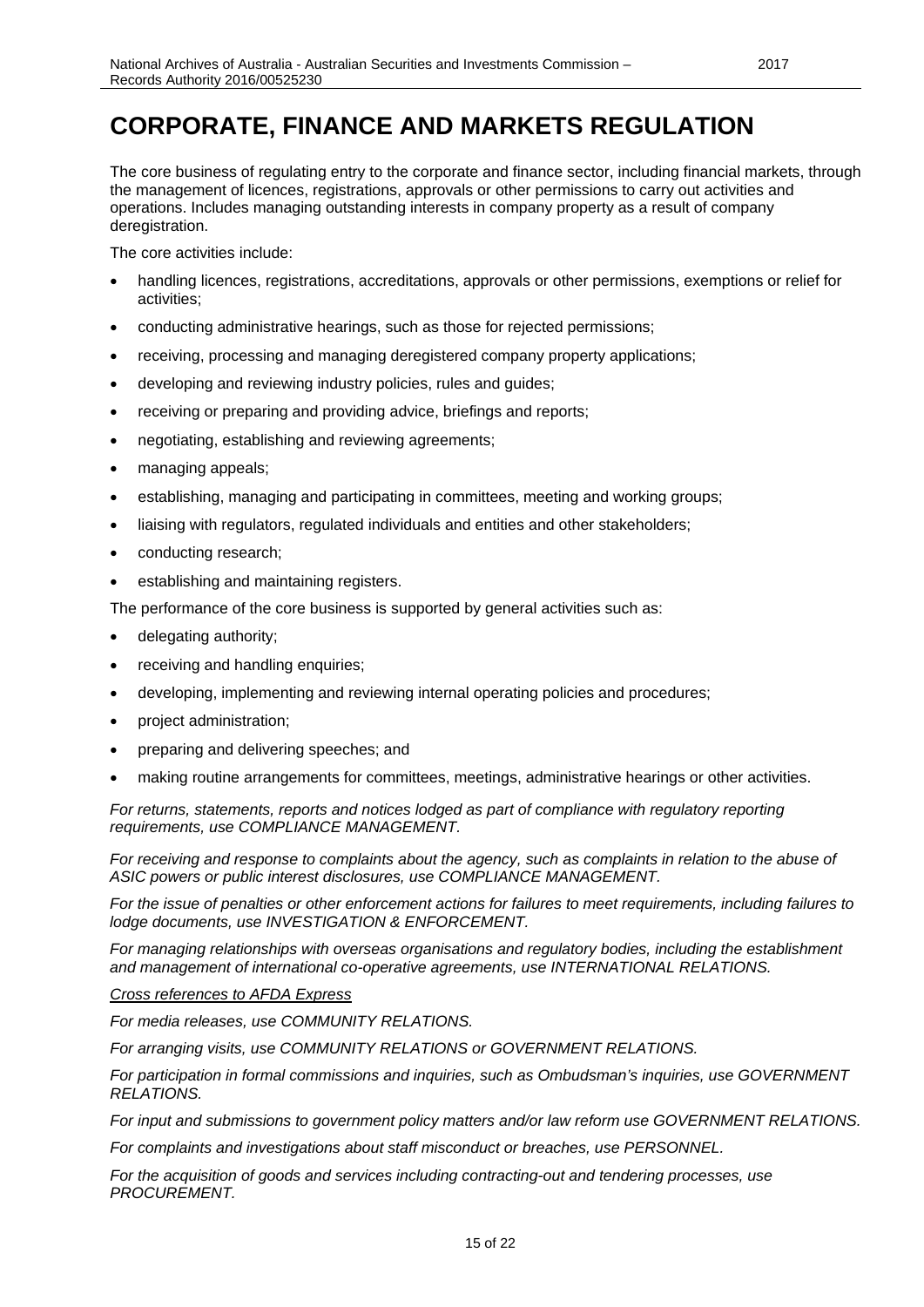## **CORPORATE, FINANCE AND MARKETS REGULATION**

*For management planning and Commission performance monitoring and reporting, use STRATEGIC MANAGEMENT.*

| <b>Class no</b> | <b>Description of records</b>                                                                                                                                                                                                                                                                                                                                                                                                                                                                                        | <b>Disposal action</b> |
|-----------------|----------------------------------------------------------------------------------------------------------------------------------------------------------------------------------------------------------------------------------------------------------------------------------------------------------------------------------------------------------------------------------------------------------------------------------------------------------------------------------------------------------------------|------------------------|
| 62185           | Records documenting:                                                                                                                                                                                                                                                                                                                                                                                                                                                                                                 | Retain as national     |
|                 | high-level advice, briefings or reports to or from the Minister,<br>Commissioners, heads of government agencies, and other key<br>stakeholders, which provide a detailed summary of regulation<br>activities, decisions and outcomes, or which relate to significant<br>matters which have far reaching implications for Australia's<br>markets, or the corporate or finance sectors broadly;                                                                                                                        | archives               |
|                 | final versions of high-level agreements or similar arrangements<br>$\bullet$<br>with domestic bodies which establish significant financial<br>assistance or cooperative arrangements, such as bilateral<br>agreements, memorandum of understanding, and national<br>partnership agreements;                                                                                                                                                                                                                          |                        |
|                 | high-level internal or external committees, meetings and working<br>$\bullet$<br>groups set up to discuss and/or determine policy or significant<br>regulatory matters where the Commission provides the chair,<br>secretariat, or is the Commonwealth's main representative;                                                                                                                                                                                                                                        |                        |
|                 | summary records supporting the core business, including statutory<br>$\bullet$<br>and non-statutory registers, indexes or databases, such as those<br>consolidating information on companies, businesses and industry<br>professionals (e.g. Business names register; Financial Advisers<br>Register; Vested Asset Register). Includes registers of information<br>about businesses and companies, financial services licensees and<br>credit licensees. Includes registers, datasets and associated<br>information; |                        |
|                 | receipt and processing requests for the approval of industry and/or<br>$\bullet$<br>industry participant operations, activities, arrangements, codes,<br>schemes etc. which are controversial, subject to intense media,<br>government or public scrutiny, or which are considered to be of<br>national interest. Includes variations and revocation of approvals;                                                                                                                                                   |                        |
|                 | receipt and processing of applications relating to outstanding<br>$\bullet$<br>property of deregistered companies which are controversial, are of<br>significant public interest, or which impact a large geographical<br>area for a significant time into the future, such as aboriginal<br>housing corporations, companies registered prior to 1961 which still<br>have outstanding assets, and Sydney night soil companies;                                                                                       |                        |
|                 | development and review of high-level internal policies, including<br>$\bullet$<br>major drafts, stakeholder comments and final versions;                                                                                                                                                                                                                                                                                                                                                                             |                        |
|                 | development and review of industry policies, rules and guides<br>$\bullet$<br>produced by the Commission. Includes final versions, proposals,<br>major drafts distributed for stakeholder comment, consultation<br>reports, supporting research, drafting instructions, legal advice, and<br>regulatory impact statements;                                                                                                                                                                                           |                        |
|                 | research reports produced or commissioned by the Commission<br>$\bullet$<br>which are targeted to informing policy, which lead to substantial<br>changes to industry practices or operations, or offer significant<br>insight into regulatory issues and activities. Includes terms of<br>reference, discussion papers, issues papers and working papers                                                                                                                                                             |                        |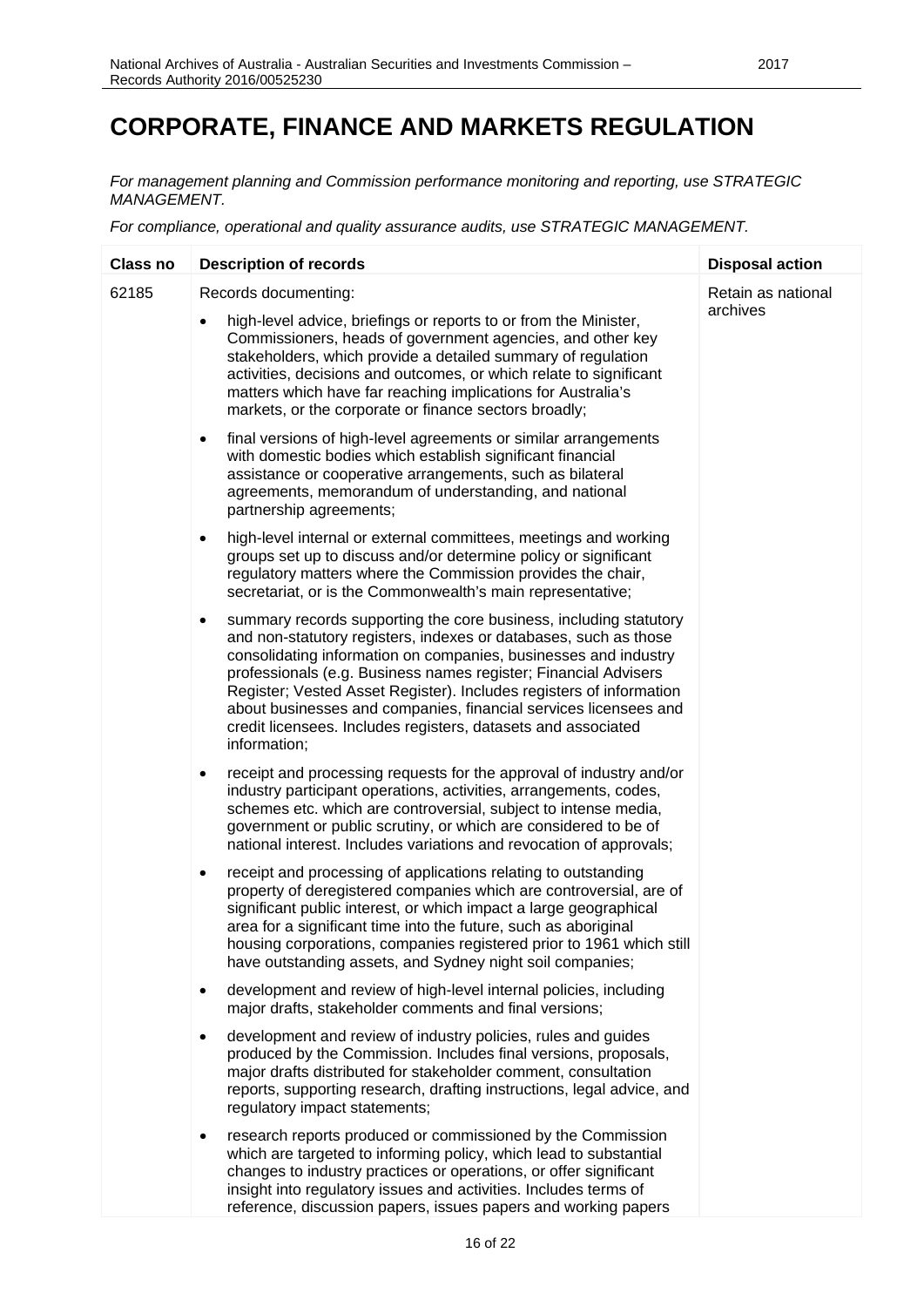## **CORPORATE, FINANCE AND MARKETS REGULATION**

| <b>Class no</b> | <b>Description of records</b><br>released for public comment, submissions and results of<br>stakeholder consultations, and final versions of research and<br>associated statistical reports;<br>final versions of speeches made by the Minister, Chairman, Deputy<br>$\bullet$<br>Chair, Commissioner, or other senior agency officers, at major<br>public events, conferences, workshops or forums which promote,<br>discuss or announce significant policies, reforms, programs,<br>activities or issues. | <b>Disposal action</b>                        |
|-----------------|-------------------------------------------------------------------------------------------------------------------------------------------------------------------------------------------------------------------------------------------------------------------------------------------------------------------------------------------------------------------------------------------------------------------------------------------------------------------------------------------------------------|-----------------------------------------------|
| 62186           | Records documenting:<br>internal or external liaison with agencies and individuals for routine<br>exchange and sharing of information;<br>internal operating procedures, including final versions, drafts<br>released for comment and supporting research;<br>final versions of routine, informal, periodic, or statistical reports.<br>$\bullet$                                                                                                                                                           | Destroy 5 years after<br>action completed     |
| 62187           | Records documenting:<br>routine enquiries that require a standard response and which do<br>$\bullet$<br>not lead to investigation or further action;<br>routine arrangements, such as arrangements for committees,<br>$\bullet$<br>meetings and working groups etc;<br>applications to release documents relating to deregistered<br>company property.                                                                                                                                                      | Destroy 1 year after<br>last action           |
| 62188           | Records documenting:<br>routine operational administrative tasks supporting the core<br>$\bullet$<br>business; and<br>corporate, finance and markets regulation activities, other than<br>those covered in classes 62185 to 62187.                                                                                                                                                                                                                                                                          | Destroy 10 years<br>after action<br>completed |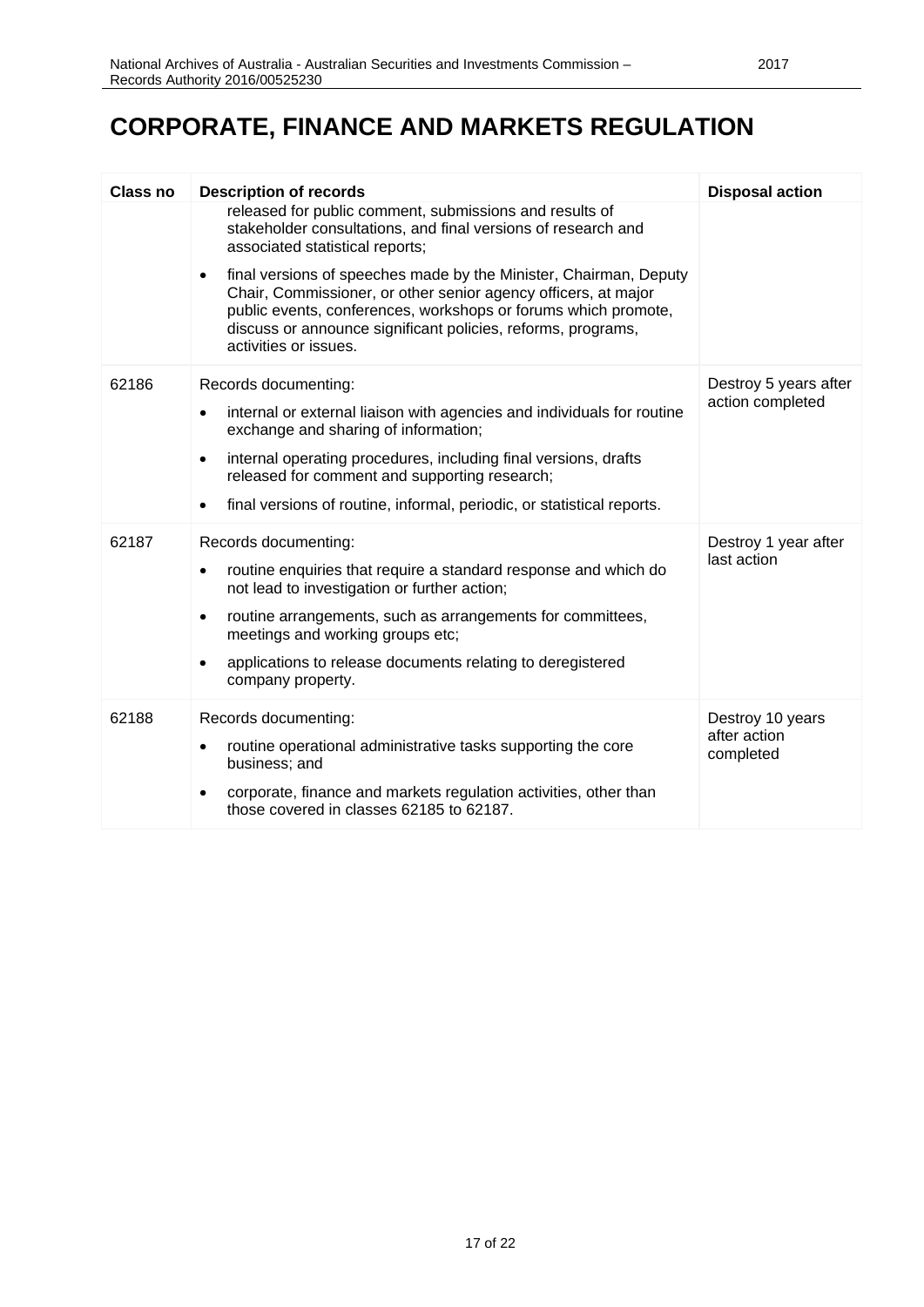### <span id="page-17-0"></span>**INTERNATIONAL RELATIONS**

The core business of establishing relationships with overseas regulatory counterparts for the purpose of providing cooperative support for investigations, contributing to cross-border standards through the International Organisation of Securities Commissions (IOSCO) and providing training opportunities for overseas regulators and agencies.

The core activities include:

- receiving or preparing and providing advice, briefings and reports;
- negotiating, establishing and reviewing agreements;
- establishing, managing and participating in committees, meeting and working groups;
- providing assistance, support and training for overseas regulators, organisation or agencies;
- conducting administrative hearings, such as those relating to the release of information to international regulators;
- liaising with and maintaining contact with overseas regulators, organisations or agencies.

The performance of the core business is supported by general activities such as:

- delegating authority;
- developing, implementing and reviewing internal operating policies and procedures;
- project administration;
- managing conferences;
- preparing and delivering speeches;
- making routine arrangements for committees, meetings, conferences and other activities.

*For the Commission's annual conference, use COMPLIANCE MANAGEMENT.*

#### *Cross references to AFDA Express*

*For media releases, use COMMUNITY RELATIONS.*

*For visits to overseas agencies, or visits from overseas agency officials or delegations, use GOVERNMENT RELATIONS.*

*For input and submissions to government policy matters and/or law reform use GOVERNMENT RELATIONS.*

*For participation in formal commissions and inquiries, such as Ombudsman's inquiries, use GOVERNMENT RELATIONS.*

*For management planning and Commission performance monitoring and reporting, use STRATEGIC MANAGEMENT.*

| Class no | <b>Description of records</b>                                                                                                                                                                                                                                                                                                                                                                                                       | <b>Disposal action</b>         |
|----------|-------------------------------------------------------------------------------------------------------------------------------------------------------------------------------------------------------------------------------------------------------------------------------------------------------------------------------------------------------------------------------------------------------------------------------------|--------------------------------|
| 62195    | Records documenting:<br>high-level advice, briefings or reports to or from the Minister,<br>$\bullet$<br>Commissioners, heads of government agencies, and other key<br>stakeholders, which provide a detailed summary of Commission<br>activities, decisions and outcomes, or which relate to significant<br>international relations matters which have far reaching implications<br>for agency programs, operations or activities; | Retain as national<br>archives |
|          | final versions of high-level agreements and joint venture<br>$\bullet$<br>arrangements with overseas bodies which establish significant<br>financial assistance or cooperative arrangements, such as<br>intergovernmental agreements, bilateral agreements,                                                                                                                                                                         |                                |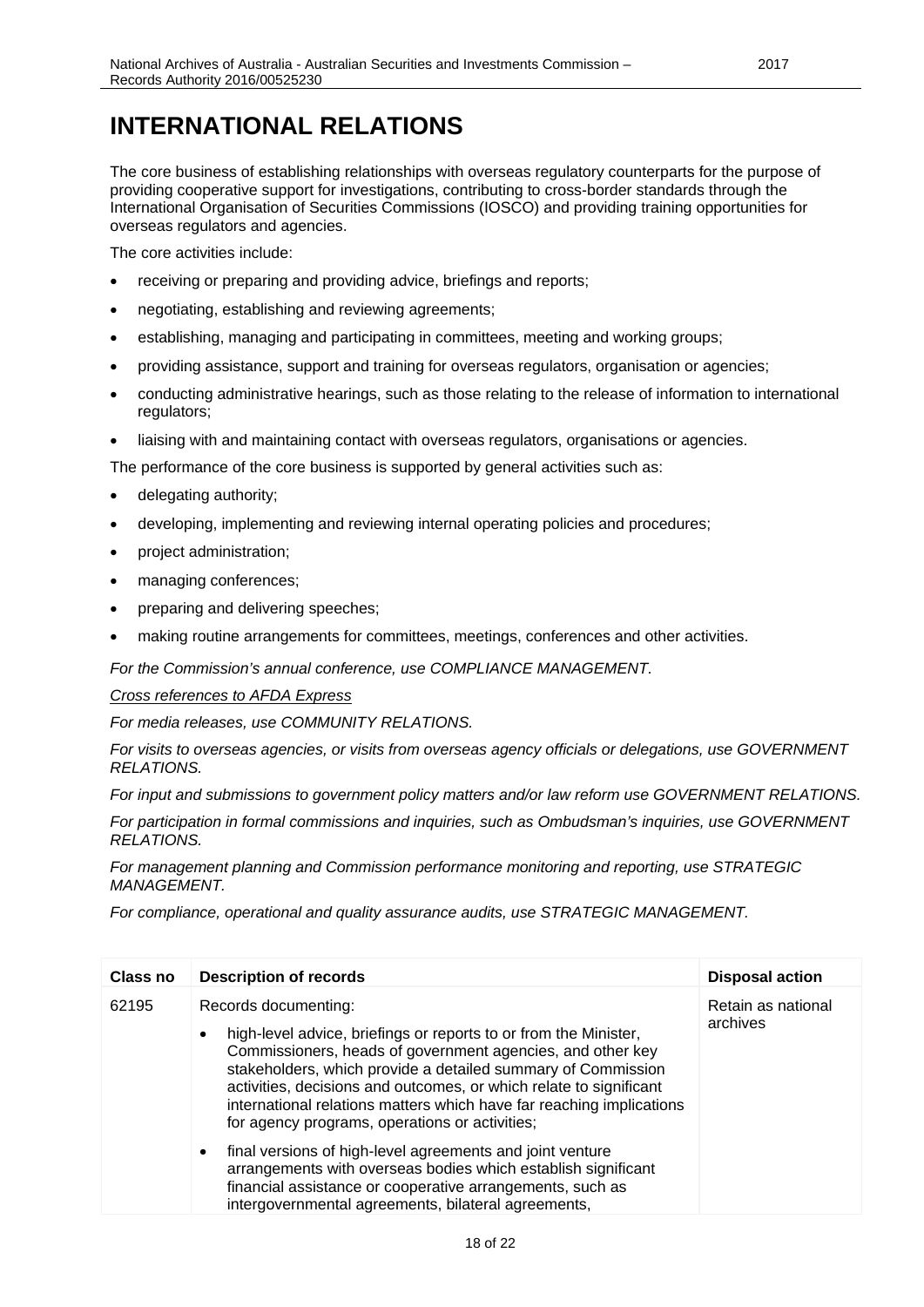### **INTERNATIONAL RELATIONS**

| Class no | <b>Description of records</b>                                                                                                                                                                                                                                                                                                                                                                                                                                                                                               | <b>Disposal action</b>                        |
|----------|-----------------------------------------------------------------------------------------------------------------------------------------------------------------------------------------------------------------------------------------------------------------------------------------------------------------------------------------------------------------------------------------------------------------------------------------------------------------------------------------------------------------------------|-----------------------------------------------|
|          | memorandum of understanding or partnership agreements;                                                                                                                                                                                                                                                                                                                                                                                                                                                                      |                                               |
|          | high-level international committees, meetings and working groups<br>$\bullet$<br>where the Commission plays a significant role, provides the chair<br>or secretariat, or is the Commonwealth's main representative;                                                                                                                                                                                                                                                                                                         |                                               |
|          | requests for and provision of significant domestic or international<br>$\bullet$<br>assistance and support which is considered controversial, is<br>precedent setting, or which generates intense and prolonged<br>public, media or government-level interest. Includes requests for<br>information and assistance in relation to the Commission's own<br>investigations and/or enforcement action, as well as associated<br>responses in accordance with the relevant class of investigation<br>and/or enforcement action; |                                               |
|          | development and review of high-level internal policies, including<br>$\bullet$<br>major drafts, stakeholder comments and final versions;                                                                                                                                                                                                                                                                                                                                                                                    |                                               |
|          | final versions of proceedings and reports of public conferences<br>$\bullet$<br>hosted by the Commission;                                                                                                                                                                                                                                                                                                                                                                                                                   |                                               |
|          | final versions of speeches made by the Minister, Chairman, Deputy<br>Chair, Commissioner, or other senior agency officers, at major<br>public events, conferences, workshops or forums which promote,<br>discuss or announce significant policies, reforms, programs,<br>activities or issues.                                                                                                                                                                                                                              |                                               |
| 62196    | Records documenting:<br>liaison with agencies and individuals for routine exchange and<br>$\bullet$<br>sharing of information;                                                                                                                                                                                                                                                                                                                                                                                              | Destroy 5 years after<br>action completed     |
|          | internal operating procedures, including final versions, drafts<br>$\bullet$<br>released for comment and supporting research.                                                                                                                                                                                                                                                                                                                                                                                               |                                               |
| 62197    | Records documenting:<br>routine arrangements, such as arrangements for conferences,<br>$\bullet$<br>committees, meetings and working groups etc.                                                                                                                                                                                                                                                                                                                                                                            | Destroy 1 year after<br>action completed      |
| 62198    | Records documenting:<br>routine operational administrative tasks supporting the core<br>$\bullet$<br>business; and<br>international relations activities, other than those covered in<br>classes 62195 to 62197.                                                                                                                                                                                                                                                                                                            | Destroy 10 years<br>after action<br>completed |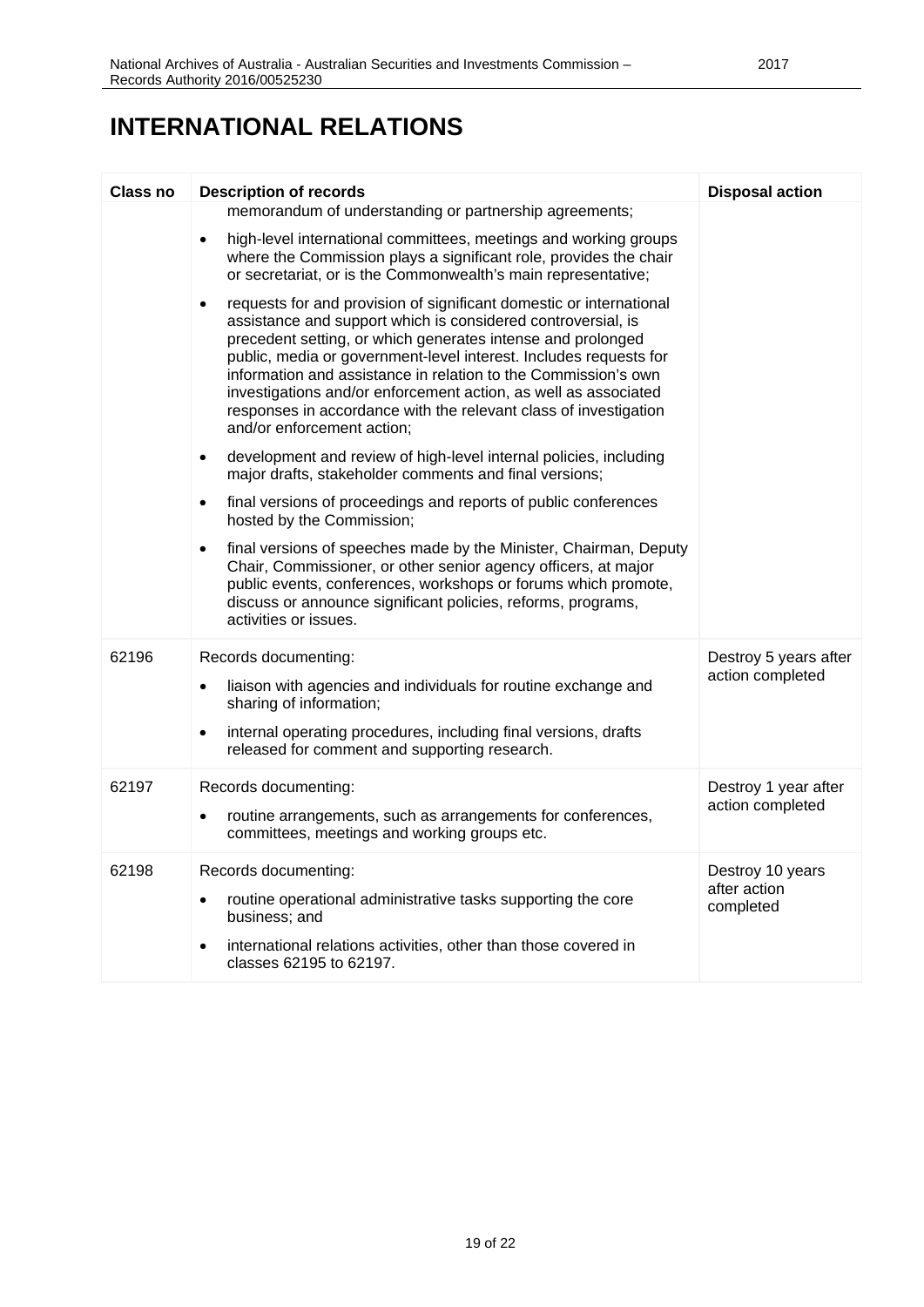### <span id="page-19-0"></span>**INVESTIGATION AND ENFORCEMENT**

The core business of conducting formal investigations into organisations or individuals relating to suspected misconduct (in regulated markets and corporate and finance sectors), and taking criminal, civil or administrative enforcement actions in response.

The core activities include:

- investigating suspected breaches of the law;
- taking enforcement actions, including administrative, civil or criminal actions, including conducting any associated hearings;
- managing appeals;
- appointing and managing memberships to peer review panels, such as disciplinary panels;
- delegating authority, including delegating hearing panel members;
- referring matters to internal business units or external bodies;
- issuing notifications or alerts to external agencies or regulators in relation to persons under investigation, such as passenger analysis clearance and evaluation alerts;
- liaising with organisations, agencies, including enforcement agencies and other stakeholders;
- receiving or preparing and providing advice, briefings and reports;
- negotiating, establishing and reviewing agreements;
- establishing, managing and participating in committees, meeting and working groups;
- developing and reviewing industry policies, rules and guides;
- establishing and maintaining registers.

The performance of the core business is supported by general activities such as:

- developing, implementing and reviewing internal operating policies and procedures;
- project administration;
- preparing and delivering speeches;
- making routine arrangements for committees, meetings, hearings, and other activities.

*For receiving and response to complaints about the agency, such as complaints in relation to the abuse of ASIC powers or public interest disclosures, use COMPLIANCE MANAGEMENT.*

*For managing relationships with overseas organisations and regulatory bodies, including the establishment and management of international co-operative agreements, use INTERNATIONAL RELATIONS.*

*For administrative hearings not relating to investigation and enforcement matters, such as hearings for rejected/refused licence applications, use CORPORATE, FINANCE & MARKETS REGULATION.*

#### *Cross references to AFDA Express*

*For media releases, use COMMUNITY RELATIONS.*

*For arranging visits, use COMMUNITY RELATIONS or GOVERNMENT RELATIONS.*

*For input and submissions to government policy matters and/or law reform use GOVERNMENT RELATIONS.*

*For participation in formal commissions and inquiries, such as Ombudsman's inquiries, use GOVERNMENT RELATIONS.*

*For complaints and investigations about staff misconduct or breaches, use PERSONNEL.*

*For the acquisition of goods and services including contracting-out and tendering processes, use PROCUREMENT.*

*For management planning and Commission performance monitoring and reporting, use STRATEGIC MANAGEMENT.*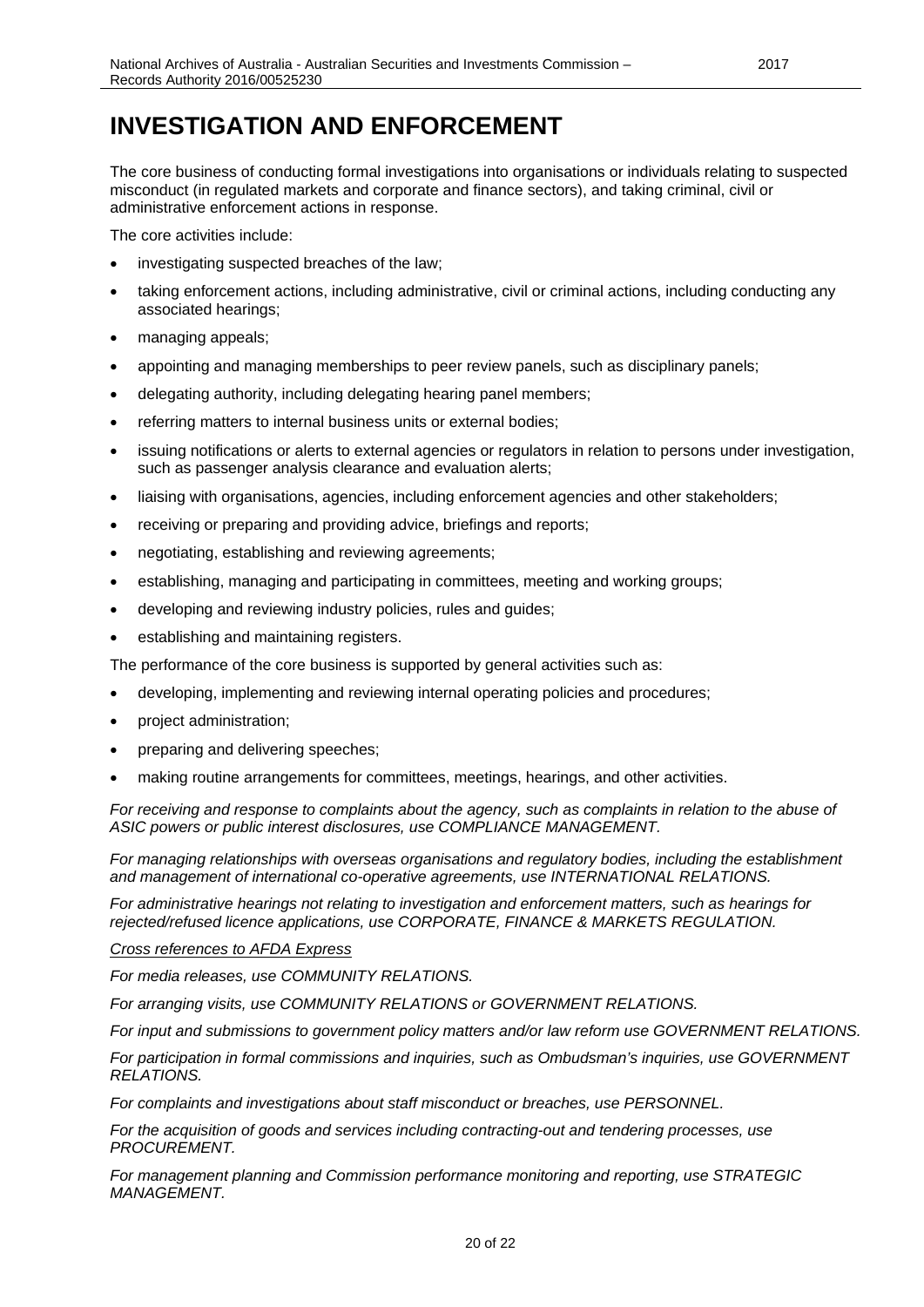### **INVESTIGATION AND ENFORCEMENT**

| <b>Class no</b> | <b>Description of records</b>                                                                                                                                                                                                                                                                                                                                                                                                                                                                                                                                                                                                                                                                                                                                                                                                                                                                                                        | <b>Disposal action</b>         |
|-----------------|--------------------------------------------------------------------------------------------------------------------------------------------------------------------------------------------------------------------------------------------------------------------------------------------------------------------------------------------------------------------------------------------------------------------------------------------------------------------------------------------------------------------------------------------------------------------------------------------------------------------------------------------------------------------------------------------------------------------------------------------------------------------------------------------------------------------------------------------------------------------------------------------------------------------------------------|--------------------------------|
| 62189           | Records documenting:<br>investigations and/or enforcement actions taken by the<br>$\bullet$<br>Commission where the matter is highly controversial, subject to<br>intense media, government or public scrutiny, impacts a significant<br>number of consumers, investors or creditors, or results in<br>substantial changes to industry practices or Commission policies or<br>procedures. Includes copies of complaints, breach reports or<br>referrals that initiated the investigation, investigation plans,<br>requests for international assistance and associated responses,<br>copies or extracts of original evidence used to support findings and<br>decisions, statements and reports of facts, evidence and findings,<br>notices of and recordings or transcripts of hearings, briefs<br>(including briefs of evidence to prosecution agencies or delegates),<br>court transcripts, and notices of decisions and outcomes; | Retain as national<br>archives |
|                 | appeals against decisions of the commission which are considered<br>$\bullet$<br>highly controversial, subject to intense media, government or public<br>scrutiny, or result in substantial changes to industry practices or<br>Commission policies or procedures;                                                                                                                                                                                                                                                                                                                                                                                                                                                                                                                                                                                                                                                                   |                                |
|                 | final versions of high-level agreements or similar arrangements<br>$\bullet$<br>with domestic bodies which establish significant cooperative<br>arrangements or financial assistance such as bilateral agreements,<br>memorandum of understanding, and national partnership<br>agreements;                                                                                                                                                                                                                                                                                                                                                                                                                                                                                                                                                                                                                                           |                                |
|                 | high-level internal or external committees, meetings and working<br>٠<br>groups set up to discuss and/or determine policy or significant<br>enforcement matters where the Commission provides the chair,<br>secretariat, or is the Commonwealth's main representative;                                                                                                                                                                                                                                                                                                                                                                                                                                                                                                                                                                                                                                                               |                                |
|                 | high-level advice, briefings or reports to or from the Minister,<br>$\bullet$<br>Commissioners, heads of government agencies, and other key<br>stakeholders, which provide a detailed summary of investigation<br>and enforcement activities, decisions and outcomes, or which<br>relate to significant matters which have far reaching implications for<br>Australia's markets, or the corporate or finance sectors broadly;                                                                                                                                                                                                                                                                                                                                                                                                                                                                                                        |                                |
|                 | registers of enforcement actions and undertakings, including<br>infringement notice registers and registers of banned or disqualified<br>individuals or entities;                                                                                                                                                                                                                                                                                                                                                                                                                                                                                                                                                                                                                                                                                                                                                                    |                                |
|                 | development and review of industry policies, rules and guides<br>٠<br>produced by the Commission. Includes final versions, proposals,<br>major drafts distributed for stakeholder comment, consultation<br>reports, supporting research, drafting instructions, legal advice, and<br>regulatory impact statements;                                                                                                                                                                                                                                                                                                                                                                                                                                                                                                                                                                                                                   |                                |
|                 | development and review of high-level internal policies, including<br>٠<br>major drafts, stakeholder comments and final versions;                                                                                                                                                                                                                                                                                                                                                                                                                                                                                                                                                                                                                                                                                                                                                                                                     |                                |
|                 | final versions of speeches made by the Minister, Chairman, Deputy<br>٠<br>Chair, Commissioner, or other senior agency officers, at major<br>public events, conferences, workshops or forums which promote,<br>discuss or announce significant policies, reforms, programs,<br>activities or issues.                                                                                                                                                                                                                                                                                                                                                                                                                                                                                                                                                                                                                                  |                                |